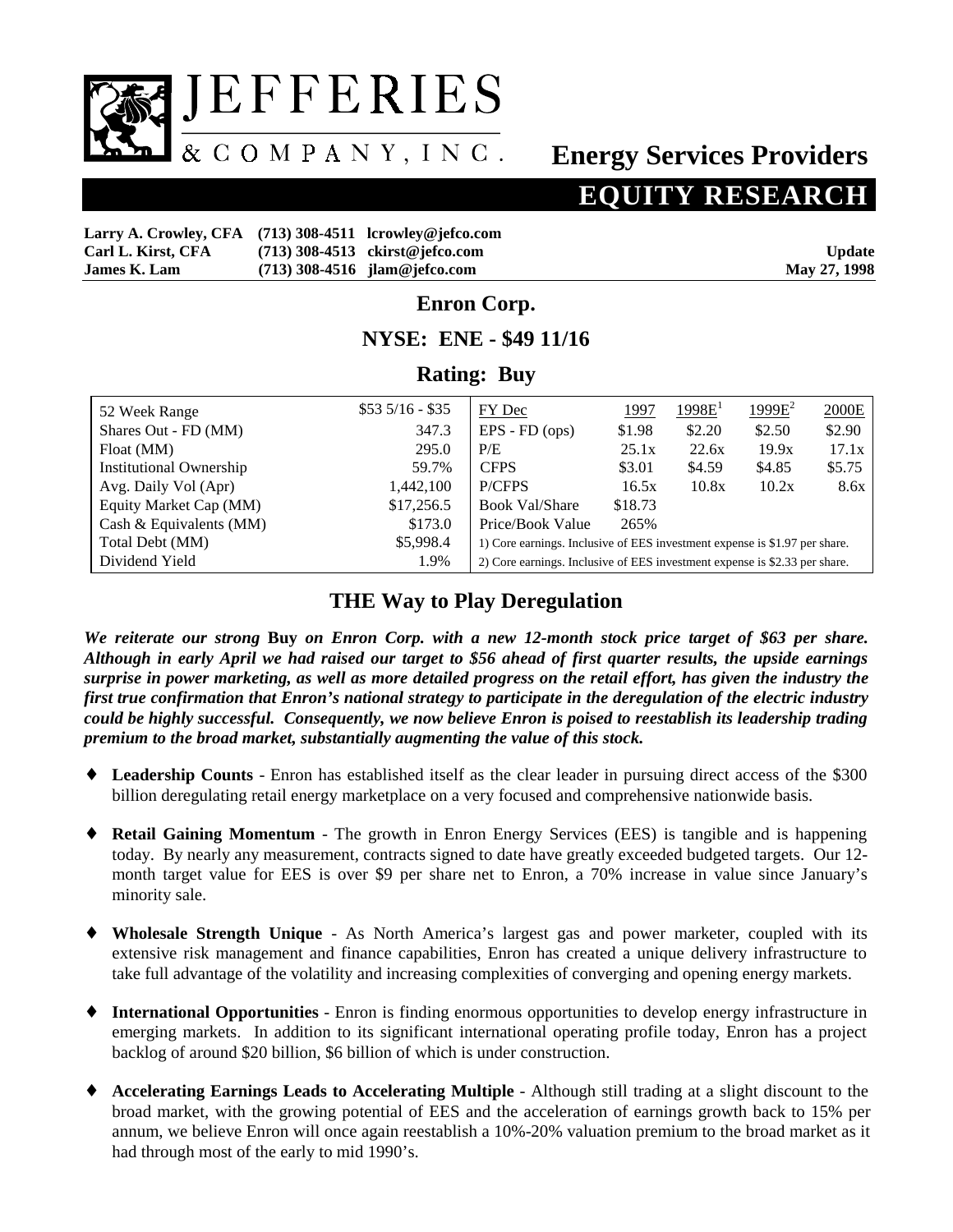### **Table 1: Comparative Peer Group Valuation**

|                                 |      |                       |         | Price<br><b>Price/Earnings</b> |       |       | <b>Price/Cash Flow</b> |       |       | <b>TEV/EBITDA</b> |       |       |
|---------------------------------|------|-----------------------|---------|--------------------------------|-------|-------|------------------------|-------|-------|-------------------|-------|-------|
|                                 |      | Rating Symbol 5/26/98 |         | 1997                           | 1998E | 1999E | 1997                   | 1998E | 1999E | 1997              | 1998E | 1999E |
| <b>Pipelines/Marketers</b>      |      |                       |         |                                |       |       |                        |       |       |                   |       |       |
| Coastal Corp.                   | Buy  | CGP                   | \$69.63 | 19.9                           | 17.2  | 15.0  | 8.7                    | 8.0   | 7.1   | 8.9               | 8.0   | 7.0   |
| Columbia Energy Group           | Hold | CG                    | 84.75   | 18.1                           | 17.7  | 14.1  | 9.0                    | 7.8   | 6.7   | 9.2               | 8.0   | 7.1   |
| <b>Consolidated Natural Gas</b> | Hold | <b>CNG</b>            | 55.19   | 16.7                           | 16.7  | 14.2  | 8.1                    | 7.7   | 6.9   | 7.7               | 7.5   | 6.7   |
| El Paso Energy Corporation      | Hold | <b>EPG</b>            | 37.81   | 23.8                           | 20.6  | 18.4  | 9.0                    | 8.1   | 7.8   | 9.7               | 8.8   | 8.3   |
| KN Energy Inc.                  | Buy  | <b>KNE</b>            | 54.25   | 22.1                           | 19.4  | 14.9  | 11.6                   | 6.2   | 5.6   | NM                | 10.5  | 9.1   |
| Questar Corp.                   | Hold | <b>STR</b>            | 40.31   | 15.9                           | 15.2  | 13.2  | 7.3                    | 6.8   | 6.2   | 7.0               | 6.7   | 6.2   |
| Sonat Inc.                      | Hold | <b>SNT</b>            | 39.75   | 17.2                           | 22.1  | 16.5  | 8.7                    | 6.7   | 6.3   | 9.7               | 7.5   | 6.5   |
| Williams Companies              | Hold | WMB                   | 32.75   | 31.5                           | 28.0  | 21.8  | 13.1                   | 11.4  | 9.5   | 11.6              | 10.9  | 9.3   |
| <b>Group Average</b>            |      |                       |         | 20.7                           | 19.6  | 16.0  | 9.4                    | 7.8   | 7.0   | 9.1               | 8.5   | 7.5   |
| Enron Corp.                     | Buy  | <b>ENE</b>            | \$49.69 | 25.5                           | 25.0  | 21.3  | 17.6                   | 10.2  | 9.8   | 14.8              | 10.8  | 10.2  |

## **Table 2: Enron Corp. Valuation by Segment**

|                                            | 1999E           | <b>Expected</b> |                                            | 1999E   |                  |          |
|--------------------------------------------|-----------------|-----------------|--------------------------------------------|---------|------------------|----------|
|                                            | <b>Multiple</b> | Growth          | <b>Contribution Net Income<sup>2</sup></b> |         | EPS <sup>3</sup> | \$/Share |
| <b>Regulated Operations:</b>               |                 |                 |                                            |         |                  |          |
| Enron Gas Pipeline Group                   | 16.0 x          | 5%-7%           | 20%                                        | \$173.1 | \$0.50           | \$7.93   |
| Electric Dist/Trans                        | 15.0            | $4\% - 5\%$     | 15%                                        | 133.1   | 0.38             | 5.72     |
| <b>Wholesale Operations</b>                | 23.0            | 15%-20%         | 52%                                        | 450.1   | 1.29             | 29.65    |
| Exploration & Production                   | 30.0            | 12%-15%         | 14%                                        | 125.4   | 0.36             | 10.78    |
| Corporate and other <sup>4</sup>           | 15.0            |                 | $-1\%$                                     | (8.9)   | (0.03)           | (0.38)   |
| Segment Value w/o EES:                     | $21.5 \times$   |                 | 100%                                       | \$872.8 | \$2.50           | \$53.70  |
| Add: EES 12-Month Target Value             |                 |                 |                                            |         |                  | \$9.34   |
| <b>Total ENE 12-Month Valuation Target</b> |                 |                 |                                            |         |                  | \$63.03  |

1) Multiples based on continuing core earnings.

2) Net income is earnings before preferred dividends and excludes EES start-up expense, with EES valued separately.

3) EPS is fully diluted earnings per share.

4) Corporate and other includes renewables and telecommunications operations; growth in these businesses could begin offsetting corporate expenses.

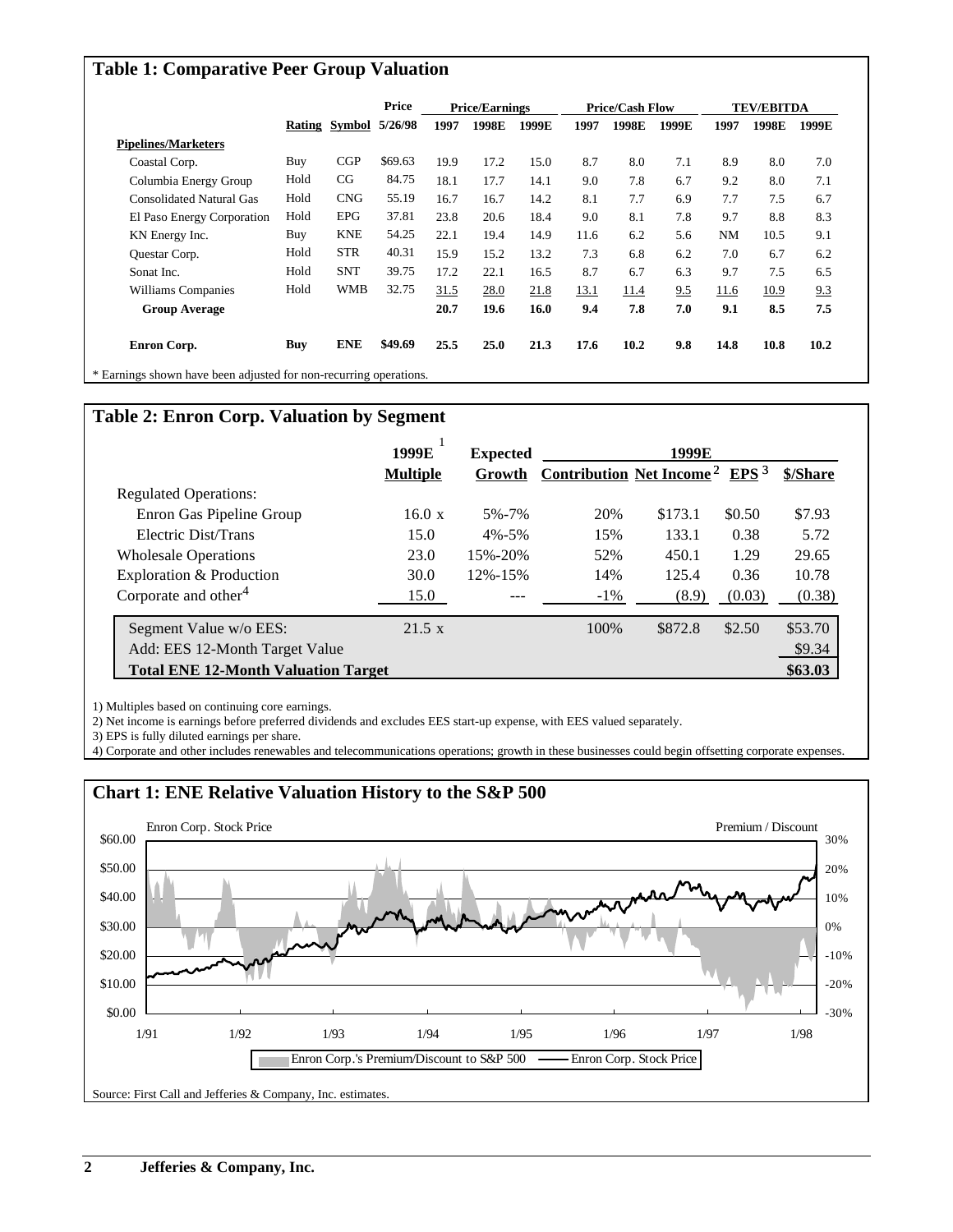#### **Investment Summary**

The future of Enron's incremental earnings growth lies in the capture of opportunities in two business segments that present exceptional potential over the next five-to-ten years: 1) worldwide development of energy assets and marketing services and 2) growing participation in deregulating energy markets. These two fundamental drivers – *deregulation and privatization* – are deeply rooted megatrends that will shape the worldwide energy landscape well into the next century, and we believe Enron will play a critical role.

*In what is becoming increasingly analogous to a barrier to entry story, Enron has emerged as the clear leader in wholesale energy marketing with almost unique capabilities.* Signaling the first confirmation that wholesale electric marketing could be highly successful, first quarter earnings were, in the face of adverse weather, strongly above last year's and analysts' expectations. *Although the industry has witnessed many marketing induced surprises, this was the first one on the upside*. Even as competitors are struggling, Enron has achieved a critical mass in power marketing. Enron has created a substantial national presence that, combined with its infrastructure in gas and risk management abilities, is able to take full advantage of the volatility and complexities of the electric grid and the regional disconnects that often occur. In what may be a significant commentary on its future, *for the first time Enron earned a greater unit margin marketing electricity than marketing natural gas*.

*Enron is the only company vigorously pursuing energy deregulation via direct access to the retail customer on a comprehensive nationwide basis.* The opportunities to deliver energy to a newly opened end-use market are considerable even today. Even more important, however, is that we believe the introduction of competition and new technologies in previously regulated markets will generate *a new and substantially higher return service based market that could ultimately be as large as the \$300 billion commodity market itself.*

Early results in Enron Energy Services (EES), Enron's direct access to the light industrial and commercial markets, continue to exceed budgeted targets. In the first quarter, Enron reported signed contracts worth \$850 million in gross commodity revenues, well above the \$500 million target. Without slowing, EES reached its second quarter \$500 million target in the first three weeks of April and is currently negotiating \$7.4 billion in contracts. *The growth in EES is tangible and is rapidly gaining visibility. In fact, we believe the primary risk is no longer finding the business but managing the growth with proper execution*.

#### **Valuation**

Although recent results were stronger than anticipated, we are leaving our 1998 estimate of \$2.20 unchanged considering a slight slowdown expected in wholesale in the second half of the year. Furthermore, dilution may occur from Enron's secondary stock offering until proceeds are better deployed beyond the initial pay down of debt. Reflecting a multitude of dynamics, we have also slightly modified our 1999 earnings estimate down two cents to \$2.50 per share. Although we realize this is still an aggressive estimate, recent results have buttressed our confidence in the level of sustainable growth in Enron's wholesale markets. Finally we note these estimates are from core recurring operations and do not reflect the start-up expense of EES; inclusive of this investment expense, earnings estimates are \$1.97 and \$2.33 in 1998 and 1999, respectively. Our preliminary fiscal 2000 estimate of \$2.90 per share, reflects a 12% growth in core earnings with the first full year contribution from EES.

In Table 2, we detail Enron by operation and value each segment according to its competition, growth outlook and risk profile, with 1999 valuation parameters keyed off of current valuation multiples when viewing earnings on a similar core recurring basis. *On this basis we have set a 12-month stock price target of \$63.* Clearly this target is also predicated on further growth in EES and reflects *a conservative target value for EES of over \$9 per share net to Enron, an increase of 70% from the \$5.50 implied from the 7% minority sale in January.*

*Our ENE stock price target also encompasses our belief that the Company is poised to reassert its leadership premium after a two year transition period and reestablish at least a 10% valuation premium to the broad market as it had throughout most of the early to mid 1990's.* In our comprehensive report dated September 1997 we had predicted a return to a premium valuation with positive progress and visibility in EES as well as rebuilding investor confidence by consistently achieving quarterly earnings targets, both of which are now beginning to occur.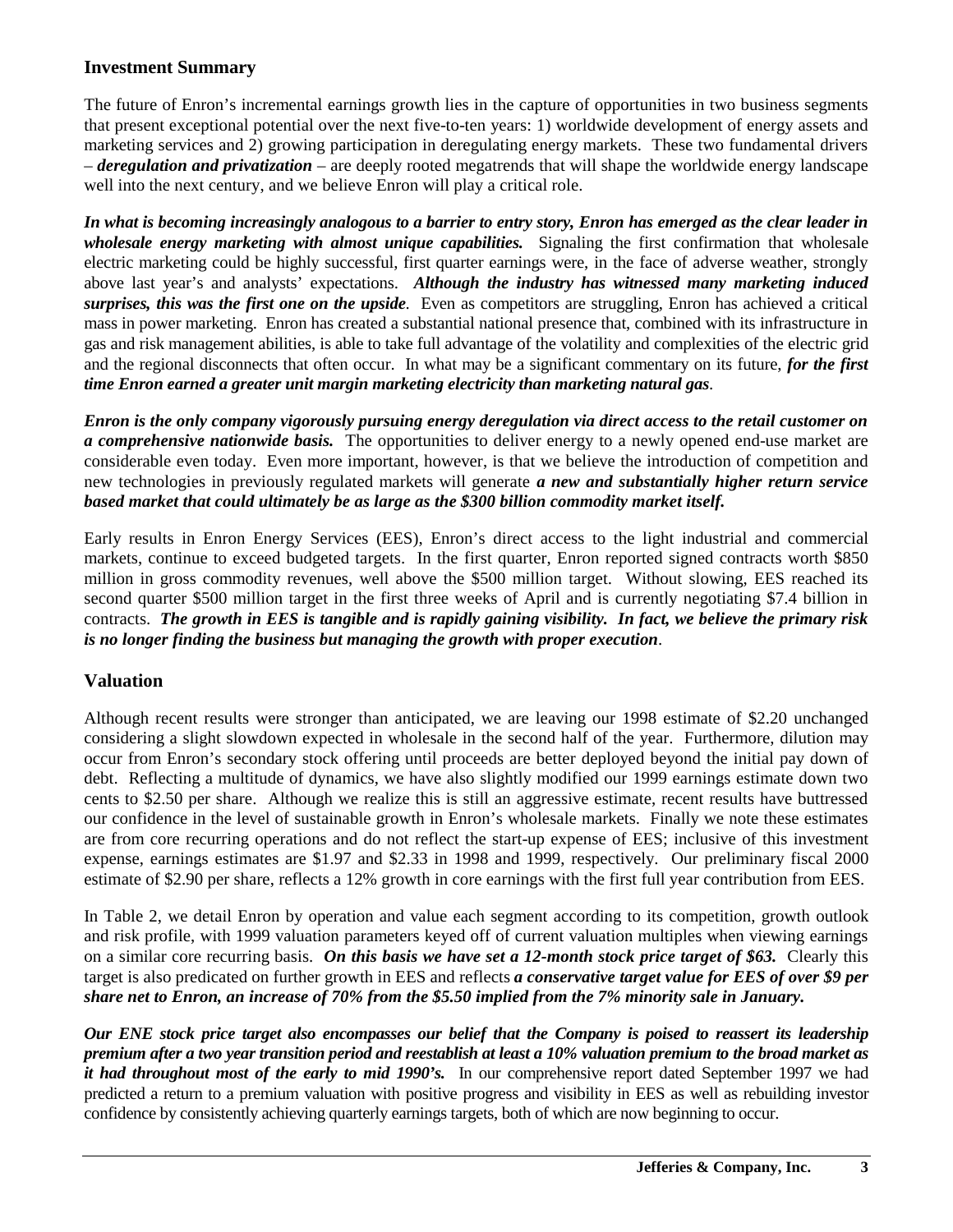# **Understanding Enron – The Key Points**

From its roots as a pure pipeline company in the mid-1980s, Enron has evolved into a large, dynamic and complex business model with many interrelated drivers to both current operations and future growth. Consequently, analysis of Enron has moved well beyond a simple regulated return or volume-price-margin corporate type earnings model. Understanding these dynamic factors today can be both confusing and frustrating. To better define Enron as in investment concept, we believe several points are key:

**Twin Drivers of Growth**: Deregulation and privatization are two deeply rooted megatrends that will shape the worldwide energy landscape well into the next century. We believe Enron will play a critical role in the development of each, providing for substantial long term strategic growth for the Company in the years ahead.

**Leadership in Deregulation Creates Substantial First Mover Advantage**. Enron Corp. is the only company vigorously pursuing energy deregulation via direct access to the retail customer. With the substantial investment in systems and infrastructure undertaken over the past three years, we believe Enron is the *only* company fully positioned to exploit the \$300 billion deregulating gas and power market on a comprehensive nationwide basis.

**Track Record of Success**. Enron has a strong track record of success in building new operations. Following deregulation of the wholesale gas business, Enron built Enron Capital & Trade Resources (ECT) from ground zero in the mid-1980s into the largest and most profitable energy marketer. Its underlying strategy in retail deregulation is identical: get in front of change and help shape the industry's evolution to your advantage.

**Enron Energy Services**. The growth in EES is tangible and is happening today. Experience, year to date, is that the level of signed contracts, related service projects identified and future expected returns are all exceeding budgeted targets. With almost \$1.4 billion of signed contracts year to date – \$2.6 billion in total – and \$7.4 billion in contracts under negotiation, we believe Enron could double its 1998 contract target of \$2.4 billion.

**EES as Future Earnings Contributor**. Although EES is not expected to turn positive until late 1999, EES should generate a solid full year contribution in fiscal 2000. We expect operating income will ramp up substantially to over \$500 million by 2003, an order of magnitude greater than expectations in fiscal 2000, with the further potential of becoming the single largest contributor to total earnings.

**Wholesale Market Strength**. Wholesale strength is key to leveraging Enron's retail effort. Enron has established itself as the leading player in the natural gas and power markets in both physical and financial volumes traded, with about 16% of the physical North American gas market and a 20% share of the power market open today.

**Critical Mass is Key**. As the largest marketer of energy in North America, Enron has a unique infrastructure to take full advantage of the volatility and complexities of a converging and deregulating energy market. Although many of its competitors are struggling, Enron has achieved a critical mass on a national level by leveraging its economies of scale, alliances, asset base and intellectual capital to provide unsurpassed energy deliverability and optionality in this highly competitive environment.

**International Opportunities**. Enron is actively involved in developing energy infrastructure worldwide with a current project backlog of approximately \$20 billion, notably \$6 billion of which is under construction and expected to come in service over the next six-to-eight quarters. In addition to the hard asset development, Enron is attempting to replicate the complete slate of wholesale and retail energy and financial products and services developed for North America to energy-hungry emerging markets.

**Resurgence of Long Term Earnings Growth.** With a base of core earnings that should continue to expand at low double digit growth rates, we believe the tremendous profit potential from retail should *reaccelerate growth in total earnings back to at least 15% per annum on average*, as it had been during the evolution of the wholesale gas business. Further, *new retail services being developed, additional market share in EES' target market or even success in the mass market could prove this outlook as too conservative*. This substantial long term growth potential is the key to Enron's valuation today, as investors now have the ability to get in front of the next evolutionary wave of the \$300 billion energy market.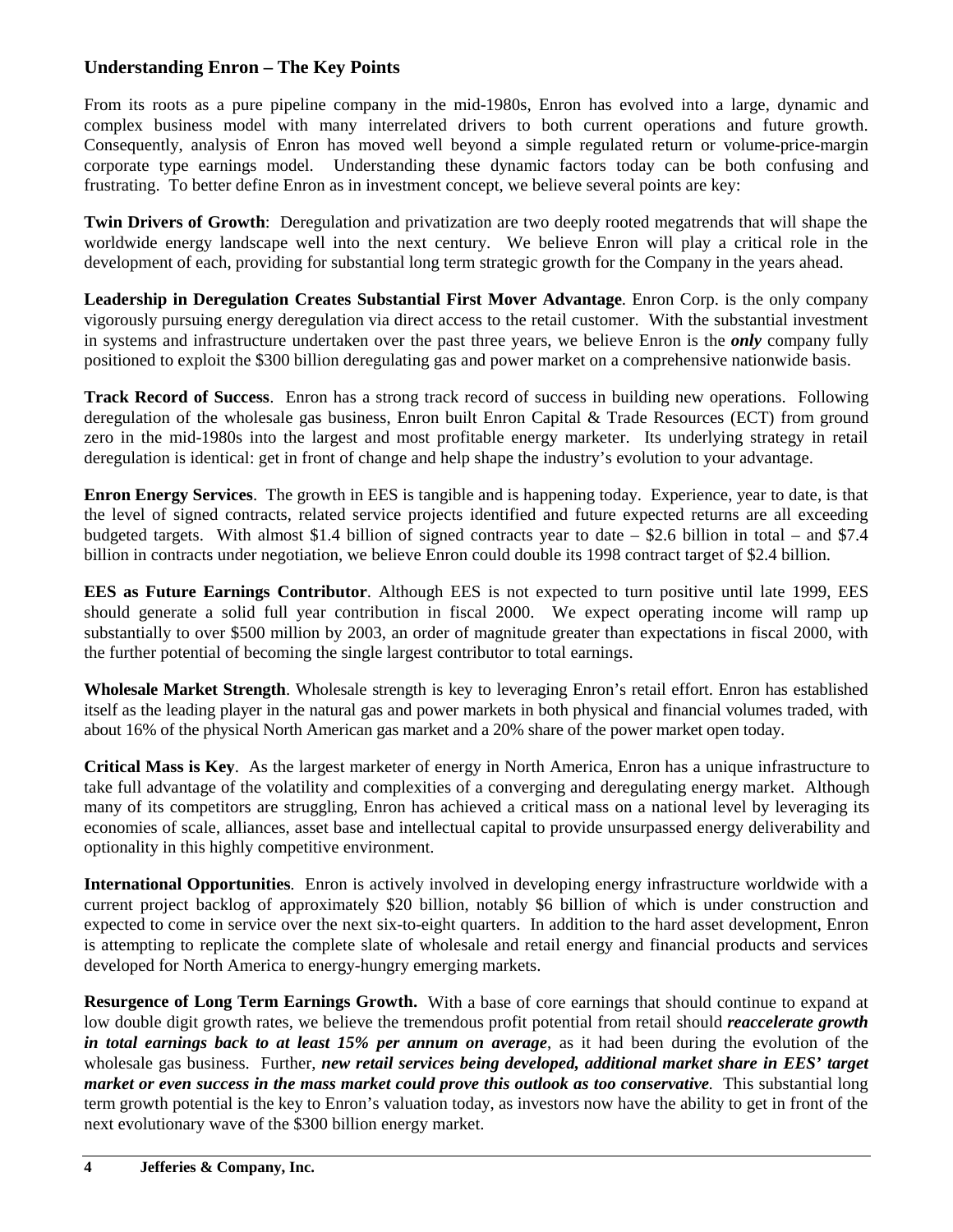#### **Wholesale Operations & Energy Services**

Enron's wholesale energy operations and services business operates in North America, Europe and evolving energy markets in developing countries. Although Wholesale Operations is comprised of two separate operating units, Enron Capital & Trade Resources (ECT) and Enron International (EI), beginning with last year's reorganization these two operations are increasingly being viewed as one entity and in fact are already being reported on a combined operational basis as shown in Table 3 below. We believe this combination stems from, and indeed underscores, the overarching strategy of completely replicating ECT's domestic delivery, marketing and related financial products and services throughout European and emerging markets worldwide.

Effectively operating as "ECT to the World", Enron now offers fully integrated energy-related products and services to wholesale customers worldwide, including the development, construction and operation of power plants, natural gas pipelines and other energy assets, energy commodity sales and delivery, risk management, and energy-related financial services. In addition, last year Enron appropriately moved its engineering and construction operation into wholesale from the pipeline group, given its non-regulated status and direct involvement as turnkey contractor or project manager for Enron's and third party power and pipeline projects.

The outlook for growth in the wholesale markets appears very strong over the next several years. Deregulation throughout North America is expected to significantly increase power marketing volumes, while an opening industrial market is ripe for new innovative financing and risk management services, similar to what was developed for wholesale clients such as exploration and production companies and natural gas and electric utilities. International privatization and emerging markets' needs for new energy infrastructure is giving Enron the opportunity to virtually create, from inception, an integrated energy gas and power delivery grid in such core energy hungry areas as India and South America, ultimately leveraging these hard assets to its marketing, finance and energy management capabilities as these markets mature.

Wholesale Operations combined now make up approximately 50% of Enron's total business, or about \$800 million in operating income estimated this year, from an entity that was only conceived about ten years ago. *Looking forward, considering the enormous wealth of opportunities that are being generated in these markets, we estimate Wholesale has the ability to grow on average 15%-20% per annum if not faster over at least the next several years, and should be valued using a broad market multiple given its long term growth potential, unique infrastructure and capabilities, and strong leadership position.*

| Table 3: Wholesale Operations Earnings by Segment (\$MM) |                                        |      |         |     |         |     |         |     |           |     |         |                      |         |      |  |
|----------------------------------------------------------|----------------------------------------|------|---------|-----|---------|-----|---------|-----|-----------|-----|---------|----------------------|---------|------|--|
|                                                          | <b>Fiscal Year Ending December 31,</b> |      |         |     |         |     |         |     |           |     |         | <b>First Quarter</b> |         |      |  |
|                                                          | 1995                                   | $\%$ | 1996    | %   | 1997    | %   | 1998E   | %   | 1999E     | %   | 1Q97    | %                    | 1Q98    | $\%$ |  |
| <b>Asset Development</b>                                 | \$37.0                                 | 7%   | \$60.0  | 10% | \$77.0  | 9%  | \$90.0  | 9%  | \$103.5   | 9%  | \$9.0   | 5%                   | \$15.0  | 5%   |  |
| Cash and Physical                                        | 206.0                                  | 38%  | 324.0   | 53% | 310.0   | 38% | 418.0   | 41% | 480.7     | 41% | 136.0   | 70%                  | 153.0   | 55%  |  |
| <b>Risk Management</b>                                   | 193.0                                  | 36%  | 105.0   | 17% | 143.0   | 18% | 201.0   | 20% | 231.2     | 19% | 34.0    | 17%                  | 31.0    | 11%  |  |
| Finance and Investing                                    | 103.0                                  | 19%  | 122.0   | 20% | 284.0   | 35% | 310.0   | 30% | 365.8     | 31% | 16.0    | 8%                   | 80.0    | 29%  |  |
| <b>Unallocated Expenses</b>                              | (138.0)                                |      | (145.0) |     | (160.0) |     | (167.0) |     | (175.4)   |     | (28.0)  |                      | (30.0)  |      |  |
| Total                                                    | \$401.0                                |      | \$466.0 |     | \$654.0 |     | \$852.0 |     | \$1,005.8 |     | \$167.0 |                      | \$249.0 |      |  |
| Period Growth                                            |                                        |      | 16%     |     | 40%     |     | 30%     |     | 18%       |     |         |                      | 49%     |      |  |

Given the new combined reporting method above, we briefly highlight the characteristics of the four constituent earnings buckets before focusing on the two primary business units of Enron Capital & Trade Resources and Enron International.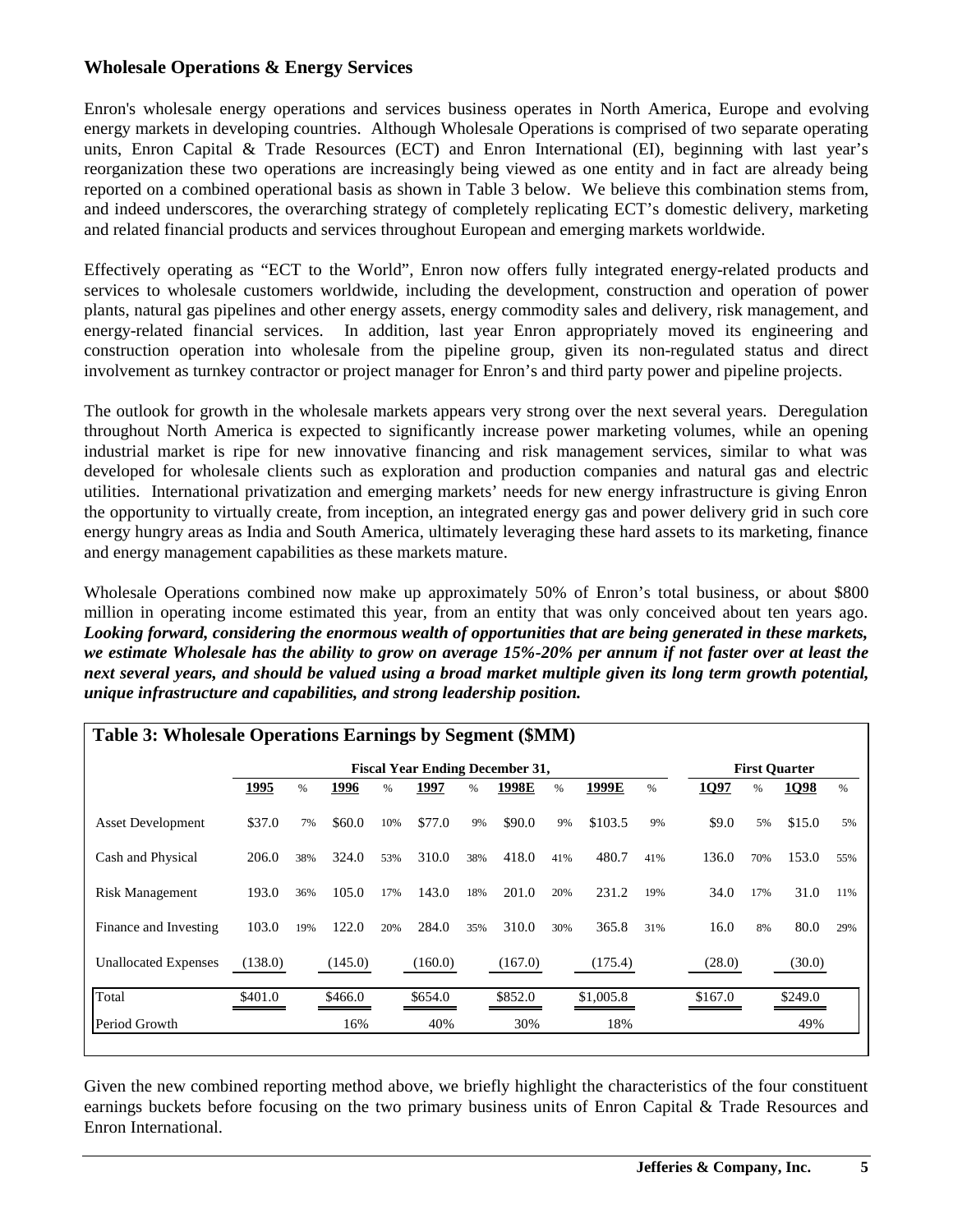*Asset Development and Construction.* This business includes the development and construction of power plants, pipelines and other energy infrastructure, including the engineering and construction group.

♦ We estimate this unit will continue to become stronger as Enron not only grows its \$20 billion asset development project backlog, but expands the number of projects under construction. Today nine projects representing \$6 billion in total investment are under construction, the majority of which come into service over the next six-to-eight quarters.

*Cash and Physical.* These operations include the purchase, sale, marketing and delivery of gas, electricity, liquids and other commodities under contracts of one year or less and the settlement of all long term physical and notional contracts. This unit also includes the management of operating assets of the wholesale group, including domestic intrastate pipelines and storage facilities as well as international pipelines and power plants.

♦ Transaction driven, future growth in this segment will in part be dependent on the further opening of the power industry and expected ramp up in electricity volumes marketed. Only 10% of the total domestic power market is freely traded today, of which Enron has a substantial 20% market share. Consequently, as the industry further opens and these "non-traditional" volumes continue to grow, Enron should be well positioned to maintain its industry leading market share position, and both volumes traded and profits earned should expand materially as a result.

*Risk Management.* This unit consists of all long term energy commodity contracts (transactions greater than one year) and the restructuring of existing long term contracts. This unit also provides risk management products and services to energy customers that hedge movements in price and location differentials among others. The two most volatile commodities in the world are electricity and natural gas, and Enron's Risk Management services are designed to provide stability to customers in markets impacted by such extreme price swings.

♦ Given the increasing complexity and volatility of a converging and deregulating energy market, we believe the demand for risk management services will only get stronger, especially as large energyintensive industrials begin to take advantage of energy risk management services never before offered by their electric utilities.

*Finance and Investing.* This rapidly growing operation primarily aims to provide capital to energy related businesses seeking debt or equity financing, including volumetric production payments, loans and equity investments, either directly or through affiliates and joint-ventures. This segment also includes the management of Enron's wholesale capital and equity investments, both operating and financial. Consequently, earnings results of this segment will also include changes in the composition and market value of these assets and investments.

- ♦ In order to further enhance its returns in gas marketing, beginning in the late 1980's Enron established innovative financing around the physical commodity, whereby Enron would provide debt financing to exploration and production companies and in return would secure natural gas supplies. With this strategy established, Enron has vastly expanded its financing services to other wholesale customers, such as independent power producers, and more recently, to large energy-intensive industrials. For example, Enron could build new on-sight gas fired generation, finance those assets, and in addition to making a return on borrowed capital, might secure excess power to market under certain instances, further enhancing its own physical delivery network.
- ♦ Activity indicators for finance and investing have moved up sharply. Contracts currently under review are over four times the level of last year, with the total invested portfolio increasing 14% to over \$1 billion.
- ♦ To better illustrate the type of returns in the finance arena, we note the 23% average annual return reported by the California Public Employees Retirement System (CalPERS) in its first Joint Energy Development Investments (JEDI) fund started in 1993. Further, we would also assert that not only did Enron likely receive an additional return for managing this portfolio, but also likely earned an added return from leveraging its financing activities to the other physical marketing operations.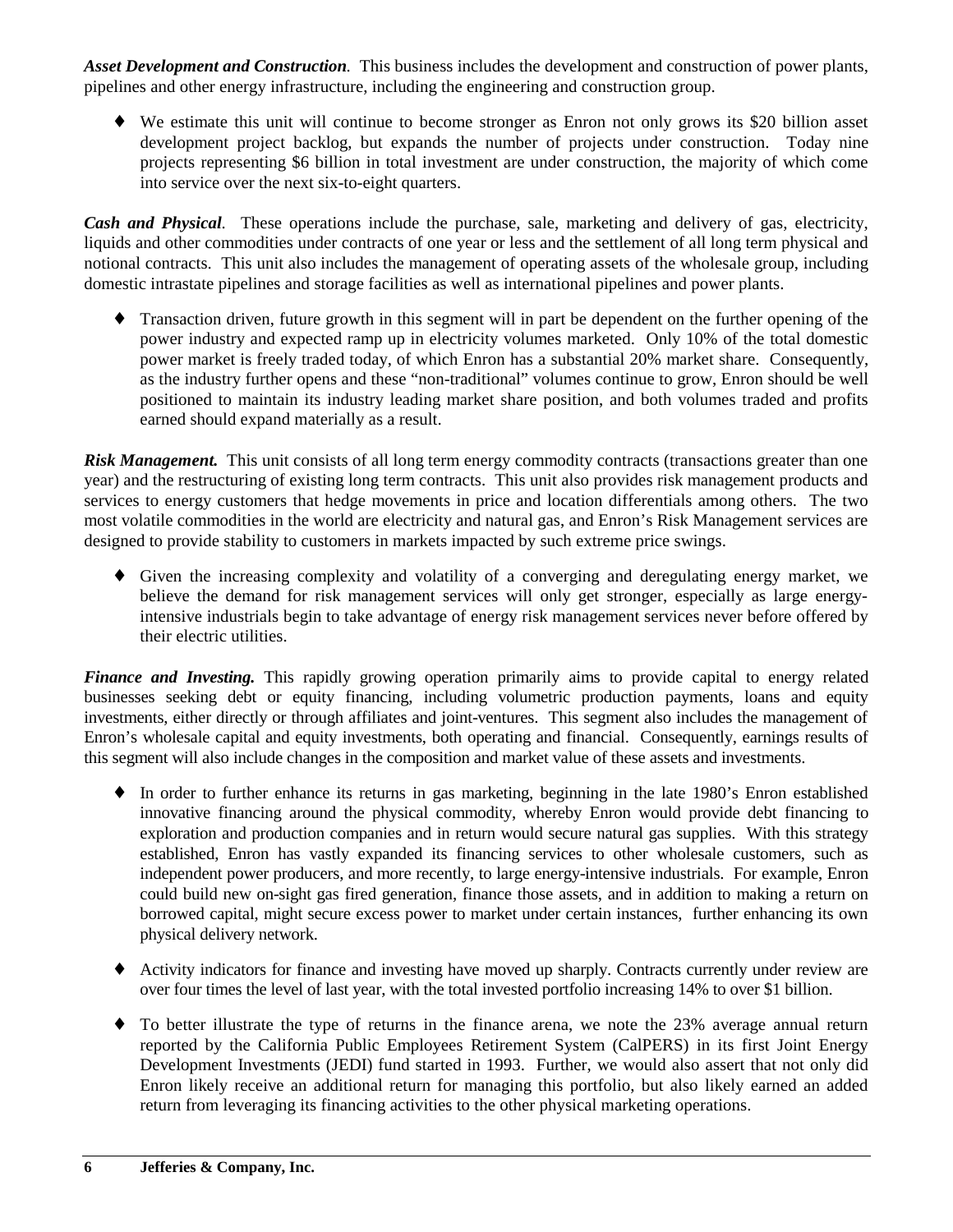#### *Enron Capital & Trade Resources (ECT)*

Although Enron reports earnings in Wholesale Operations on a combined basis, Enron Capital & Trade is the primary contributing business unit today. ECT is the largest marketer of natural gas and wholesale power in North America including financial/notional (futures) volumes. The Company developed and manages the largest portfolio of long term, fixed price gas contracts of any company and offers the broadest range of risk management products and services in the industry.

#### **ECT Customer Base**

- Independent exploration and production  $(E\&P)$  companies
- Natural gas and power marketers
- Large energy-intensive industrials
- Public and investor owned natural gas and electric utilities
- Independent power producers (IPPs)

As illustrated in Chart 2 below, ECT is somewhat unique in both its extent and blend of operating assets including pipeline and storage along with significant transmission capacity rights, power generation and gas production assets, contractual interchanges between gas and power, and financial alliances that allow Enron to take advantage of third party assets for use in delivery – all in support of its energy marketing and risk management activities. *The national breadth of these elements work in conjunction to form a rather unique energy franchise providing unparalleled energy deliverability and flexibility*.

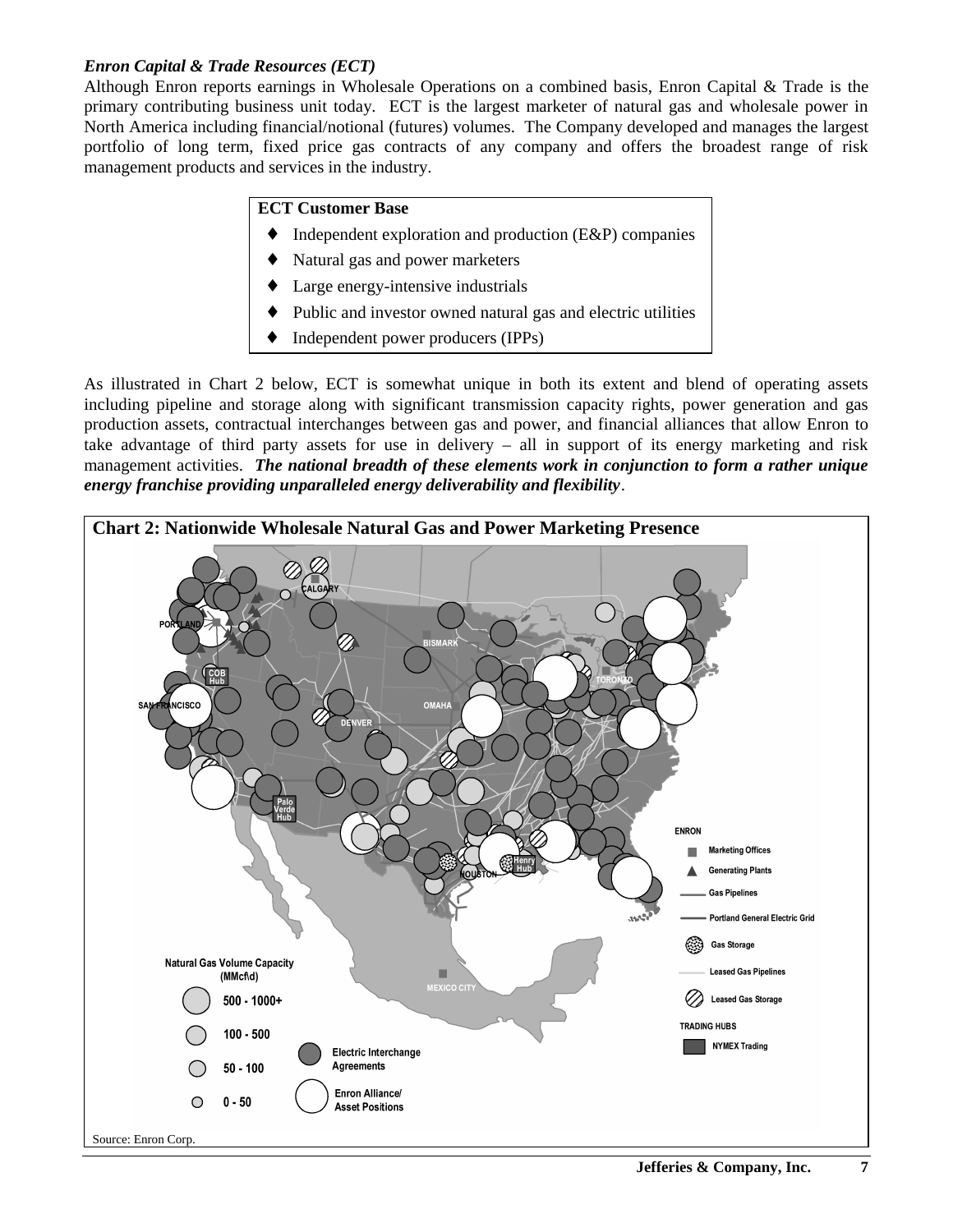It is important to note that *the Company does not generate its return by taking large open market speculative positions*, but rather is transaction driven, leveraging its optionality capabilities (*i.e.*, offering customers not only different levels of energy delivery, but the ability to hedge price, location, time, fuel source, or any hybrid) into essentially a bundled delivery service, generating a superior return compared with just commodity trading in a highly price-transparent trading environment.

Also as shown in Tables 4 and 5, the Company continues to be the most significant player in both natural gas and electric power. The dominant market shares that it has developed and maintained should allow ECT to continue growing segment earnings at a 20% average annual rate of growth.

|                          | Table 4: Top 10 North American Natural Gas Marketers - 1997 Volumes (Bcf/d) |                                         |      |  |  |  |  |  |  |
|--------------------------|-----------------------------------------------------------------------------|-----------------------------------------|------|--|--|--|--|--|--|
| $\textit{Enron}(1)$      | 11.0                                                                        | <b>ECT Physical/Notional Quantities</b> |      |  |  |  |  |  |  |
| NGC                      | 8.0                                                                         | Gas:                                    |      |  |  |  |  |  |  |
| PG&E Energy Trading      | 7.2                                                                         | <b>United States</b>                    | 7.7  |  |  |  |  |  |  |
| El Paso Energy Marketing | 7.0                                                                         | Canada                                  | 2.3  |  |  |  |  |  |  |
| Duke Energy Trading      | 6.7                                                                         | Europe                                  | 0.7  |  |  |  |  |  |  |
| Aquila Energy            | 6.7                                                                         | <b>Total Physical Sales</b>             | 10.6 |  |  |  |  |  |  |
| <b>Engage Energy</b>     | 6.7                                                                         | <b>Transportation Volumes</b>           | 0.5  |  |  |  |  |  |  |
| Coral Energy             | 6.7                                                                         | <b>Total Physical Quantities</b>        | 11.0 |  |  |  |  |  |  |
| Amoco                    | 6.0                                                                         | Financial Settlements (Notional)        | 49.1 |  |  |  |  |  |  |
| <b>TransCanada</b>       | 5.0                                                                         | Total                                   | 60.1 |  |  |  |  |  |  |

(1) ECT gas volumes includes operations from the United Kingdom and Western Europe estimated at 0.7 Bcf/d. Source: Corporate filings and Natural Gas Week.



Being the largest national player not only creates enormous economies of scale on a per unit, per transaction basis, but provides critical information flow as to how markets are moving. Further, while Chart 2 illustrates the national presence in gas and electricity, Chart 3 better illustrates why being in both gas and power together is necessary. Since natural gas is burned at the margin to generate electricity, there is a substantial arbitrage profit to be captured between the two fuel sources. No longer an isolated market, events in one industry have far reaching ramifications on the other. In today's converging environment it is impossible to operate in marketing without understanding the changing dynamics of each industry.

Besides North America, ECT is also responsible for Enron's wholesale efforts in Mexico and Europe. Each has potential for fairly dramatic growth, and to the extent that ECT can replicate its domestic success in gas and power, it can be a leading player. ECT has already made solid penetration into the U.K. gas and Scandinavian power business. In the U.K., Enron has become the third largest marketer in the spot natural gas market, and is expanding its physical power asset base, primarily the 1875 Mw Teeside power plant, with the addition of the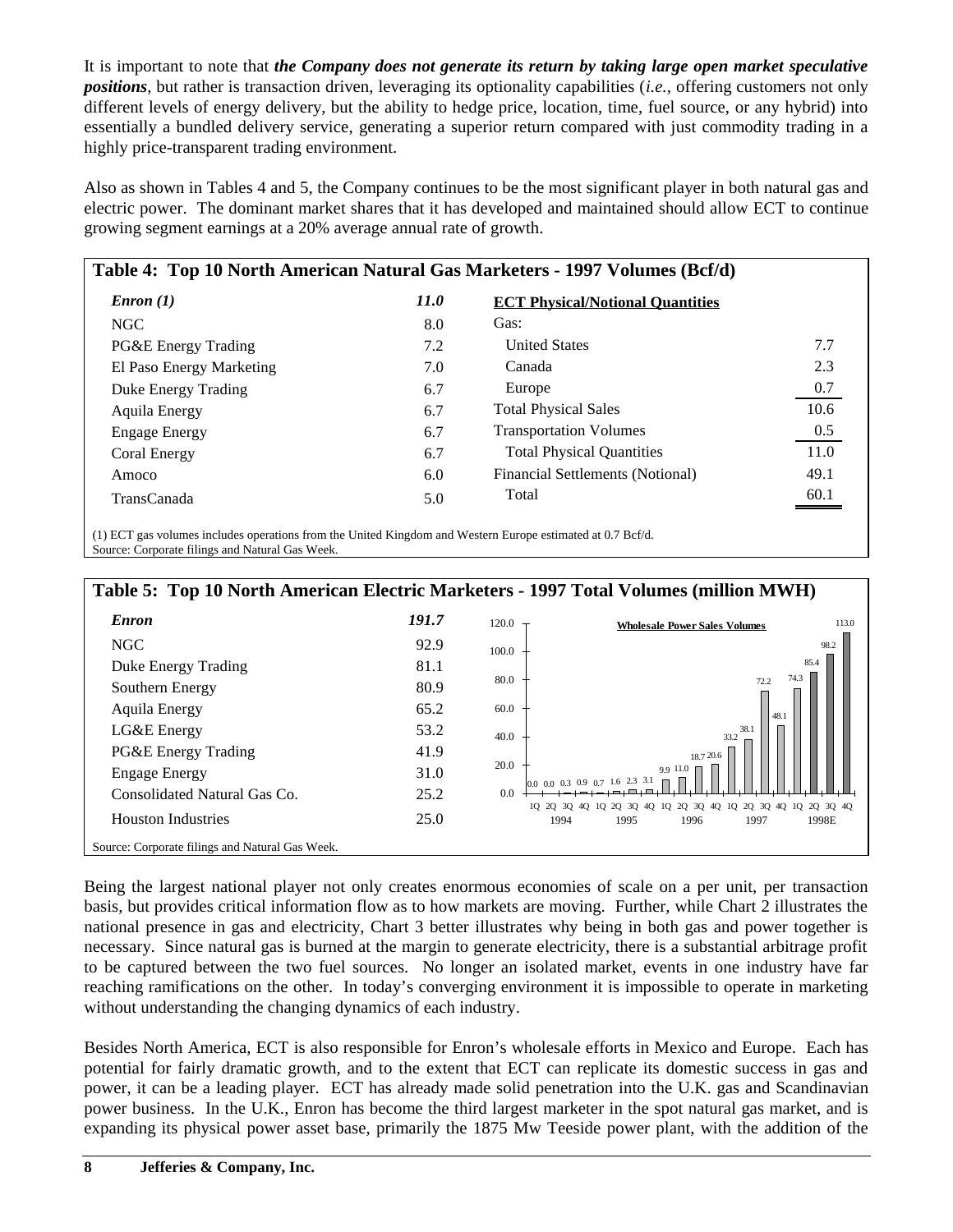790 Mw Sutton Bridge power station expected to be in-service early next year. In addition, expanding its presence on the continent, Enron is now the market maker in the Nordic power pool, and is helping to finance the infrastructure linking the oversupplied Russian power market to Finland. Energy deregulation is not just a domestic event, it is also happening throughout Europe, in a market that rivals the U.S. in total size, or about \$300 billion of potential opportunity.



Finally, the rational exodus which has begun of other smaller, regional or otherwise more system limited competitors only underscores the absolute necessity of having a national scope, extensive scale of physical delivery, risk management and gas/electric arbitrage capabilities – all working as one integrated system – to be profitable; *consequently the inability to develop from ground zero such a network is becoming increasingly viewed as a barrier to entry*. *We believe Enron will actually thrive as this converging and deregulating energy market becomes more complex, eventually placing more distance between itself and the rest of the pack.*

#### *Enron International*

The second business unit component of Wholesale Operations is Enron International. In this business the Company's strategy is two-fold: to participate in the significant demand growth for energy anticipated in emerging markets over the next 20 years and to replicate the wholesale and retail energy and financial products and services that have been successfully developed for the North American market.

With respect to the future of infrastructure development, according to a recent report by the Department of Energy, worldwide demand for power and natural gas are estimated to grow in excess of 70% by 2015 from current levels. Enron, as the largest greenfield developer of power projects in the world, will clearly play a large role in this expanding market. For example, over the past several years the Company has maintained a gross project backlog of about \$20 billion; as some projects were inevitably canceled, others were constantly advancing, always maintaining a high level of future prospects. Currently nine projects representing \$6 billion are under construction and expected to come in service over the next six-to-eight quarters (see Table 7).

Also in Table 7 we note other significant projects in financing or otherwise in an advanced stage of development. When assuming certain investment parameters such as average debt finance of 70% and an average net risk adjusted return of nearly 20%, by 2002 we calculate Enron could be receiving incremental annual net income in the range of \$375 million, or over \$1.00 per share. This net rate of return, however, is, in reality, a compilation of several different stages in the life cycle of the asset. Enron makes its return from these development activities in three primary ways: 1) development, engineering and construction fees, 2) equity selldown, and 3) operational control. Consequently, with \$6 billion of projects now under construction, a component of this return will begin to be recognized today, ramping up significantly as the project becomes operational.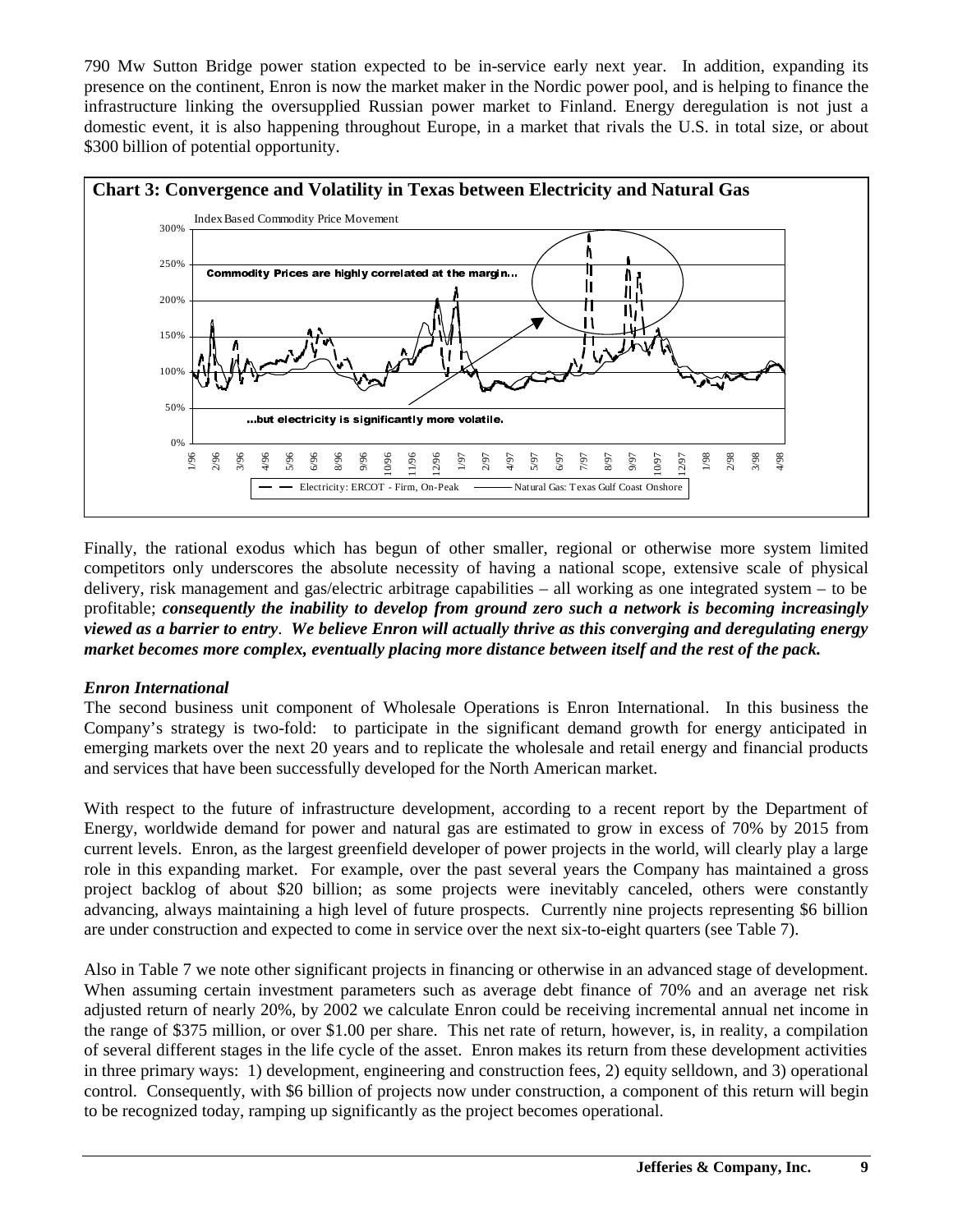|                                       | Table 6: Operating Highlights of Current Wholesale International Profile |                    |                          |                          |                          |                                  |                        |
|---------------------------------------|--------------------------------------------------------------------------|--------------------|--------------------------|--------------------------|--------------------------|----------------------------------|------------------------|
|                                       |                                                                          |                    | <b>Pipelines</b>         |                          | <b>Power Plant</b>       | Commercial                       | <b>Enron's Current</b> |
|                                       | <b>Project</b>                                                           | <b>Country</b>     | Capacity                 | <b>Miles</b>             |                          | <b>Megawatts Operations Date</b> | Ownership              |
| <b>Assets and Operations:</b>         | TGS Pipeline                                                             | Argentina          | 1.9 Bcfd                 | 4,104                    | $\overline{\phantom{a}}$ | 40 1992                          | 35%                    |
|                                       | Pipelines and Power Plants Puerto Quetzal Power Plant Guatemala          |                    | $\overline{\phantom{a}}$ | $\overline{\phantom{a}}$ | 110                      | 1Q 1993                          | 50%                    |
|                                       | <b>Teeside Power Plant</b>                                               | U.K.               |                          | $\overline{\phantom{a}}$ | 1,875                    | 1Q 1993                          | 28%                    |
|                                       | <b>Batangas Power Plant</b>                                              | Phillipines        |                          | $\overline{\phantom{a}}$ | 110                      | 3Q 1993                          | 50%                    |
|                                       | <b>Bitterfeld Power Plant</b>                                            | Germany            |                          | ٠                        | 125                      | 4Q 1993                          | 50%                    |
|                                       | Subic Bay Power Plant                                                    | Phillipines        |                          | $\overline{\phantom{a}}$ | 116                      | 10 1994                          | 50%                    |
|                                       | Puerto Plata Power Plant                                                 | Dominican Republic |                          | $\overline{\phantom{a}}$ | 185                      | 30 1994 Ph I                     | 50%                    |
|                                       |                                                                          |                    |                          |                          |                          | 10 1996 Ph II                    |                        |
|                                       | Centragas Pipeline                                                       | Colombia           | 110 MMcfd                | 357                      | $\overline{\phantom{a}}$ | 1Q 1996                          | 50%                    |
|                                       | Hainan Island Power Plant                                                | China              |                          |                          | 154                      | 30 1996                          | 50%                    |
|                                       | <b>Transredes Pipeline</b>                                               | <b>Bolivia</b>     | 320 MMcfd                | 3,093                    | $\overline{\phantom{a}}$ | 2Q 1997                          | 25%                    |
|                                       |                                                                          |                    | 210 Bcfed                | $\overline{\phantom{a}}$ | $\overline{\phantom{a}}$ |                                  |                        |
|                                       | <b>Total</b>                                                             |                    |                          | 7,554                    | 2,675                    |                                  |                        |
| <b>LDCs</b>                           | CEG LDC                                                                  | <b>Brazil</b>      |                          |                          |                          | 3Q 1997                          | 25%                    |
|                                       | Riogas LDC                                                               | <b>Brazil</b>      |                          |                          |                          | 30 1997                          | 34%                    |
|                                       | GasPart (7 LDCs)                                                         | <b>Brazil</b>      |                          |                          |                          | 4Q 1997                          | 42%<br>$-6$ LDCs       |
|                                       |                                                                          |                    |                          |                          |                          |                                  | 25% -1 LDC             |
| Source: Enron Corp. as of $3/31/98$ . |                                                                          |                    |                          |                          |                          |                                  |                        |

# **Table 7: Wholesale International Project Development Status**

| <b>Projects Under Construction</b>                      | Capacity     | <b>Current</b><br>Ownership | <b>Total</b><br>Cost | Start-Up | $\frac{0}{0}$<br>Complete |
|---------------------------------------------------------|--------------|-----------------------------|----------------------|----------|---------------------------|
| Cuiaba Diesel Fired Power Plant (Phase I)               | 150 MW       | 53%                         | \$100                | 3Q98     | 30%                       |
| India Dahbol Power Plant (Phase I)                      | 826 MW       | 80%                         | 1,078                | 4Q98     | 92%                       |
| Bolivia / Brazil Pipeline (Phase I)                     | 1180 Miles   | 30%                         | 1,550                | 1Q99     | <b>Early Stage</b>        |
| Trakya Power Plant                                      | 478 MW       | 50%                         | 606                  | 1Q99     | 80%                       |
| <b>Sutton Bridge</b>                                    | 790 MW       | 25%                         | 540                  | 1Q99     | 75%                       |
| <b>Guam Piti Power Plant</b>                            | <b>80 MW</b> | 50%                         | 154                  | 1Q99     | 30%                       |
| EcoElectrica Power Plant & Related Facilities           | 507 MW       | 50%                         | 670                  | 4Q99     | 35%                       |
| Poland Nowa Sarzyna Power Plant                         | 116 MW       | 97%                         | 132                  | 4Q99     | Early Stage               |
| <b>Sarlux Power Plant</b>                               | 551 MW       | 45%                         | 1,180                | 1Q00     | 35%                       |
| Total                                                   | 3498 MW      |                             | \$6,010              |          |                           |
|                                                         | 1180 Miles   |                             |                      |          |                           |
|                                                         |              | <b>Current</b>              | <b>Total</b>         |          |                           |
| <b>Other Notable Projects in Backlog</b>                | Capacity     | Ownership                   | Cost                 | Start-Up | <b>Status</b>             |
| Croatia Power Plant                                     | 180 MW       | 50%                         | \$200                | 3Q99     | Financing                 |
| <b>Indonesia Power Plant</b>                            | 500 MW       | 50%                         | 525                  | 1Q00     | Hold                      |
| Bolivia / Brazil Pipeline (Brazil - Phase II)           | 684 Miles    | 7%                          | 500                  | 2Q00     | Financing                 |
| Cuiaba Gas Fired Power Plant (Phase II)                 | 330 MW       | 53%                         | 150                  | 3Q00     | Financing                 |
| Cuiaba Natural Gas Pipeline (Phase II)                  | 385 Miles    | 44%                         | 200                  | 3Q00     | Financing                 |
| India Dahbol Power Plant (Phase II)                     | 1624 MW      | NA                          | 1,600                | 2001     | Final Dev.                |
| Qatar LNG Plant                                         | $243$ Bcfy   | NA                          | 5,000                | 2001     | Active Dev.               |
| Total                                                   | 3141 MW      |                             | \$8,175              |          |                           |
|                                                         | 684 Miles    |                             |                      |          |                           |
|                                                         | 243 Bcfy     |                             |                      |          |                           |
|                                                         |              |                             |                      |          |                           |
|                                                         |              | 70%                         |                      |          |                           |
| Average Project Financed Debt                           |              | 20%                         |                      |          |                           |
| Average Equity Net Return - Construction Projects       |              |                             |                      |          |                           |
| Average Equity Net Return - Financing/Final Development |              | 18%                         |                      |          |                           |

2) Qatar LNG assume to be completed by 2001 with 50% net Enron ownership.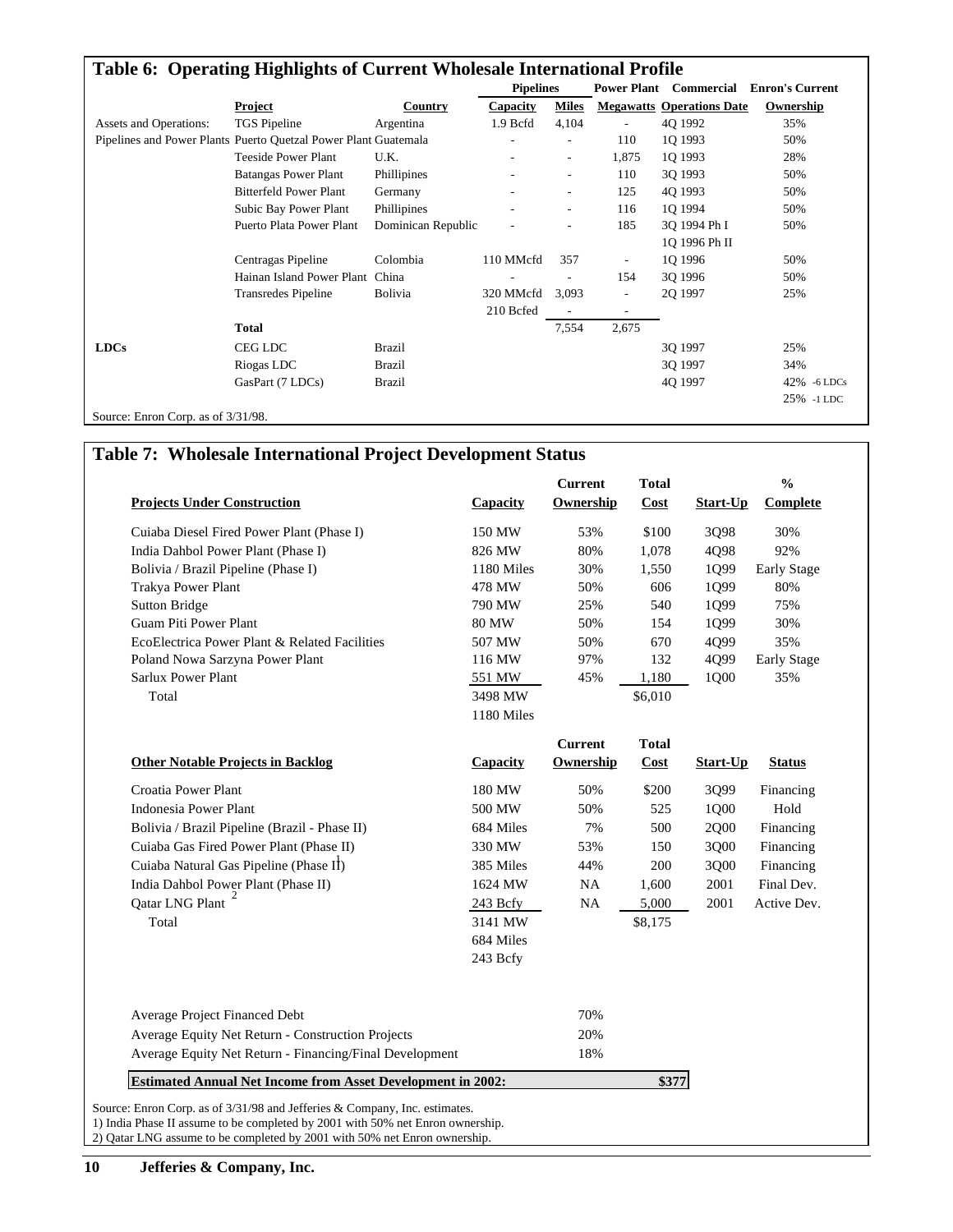Ultimately, Enron is looking to utilize the hard assets it develops and acquires to build a complete energy delivery grid in its focus areas of India and South America. On top of this will be layered the potential of wholesale marketing, risk management as well as the significant energy growth expected in end-use demand. Similar to the strategy in North America, Enron's strength is in its ability to leverage a project in a multitude of ways, and not just as an operator of a discrete isolated asset.

The earnings potential from leveraging Enron's marketing capabilities internationally is more difficult to quantify. Conceptually Enron has led the playing field in such a mature, hyper-competitive domestic environment. We believe that operating in a market that is vastly more immature, highly fragmented, underdeveloped, with high demand growth and an opaque price environment should allow Enron to identify exceptional return opportunities throughout the value chain. Although this integrated strategy is only likely to add modestly to next year's bottom line, it may be the basis for future growth in EI throughout the next decade.

Finally, we would also note the risk exposure from nuclear-related U.S. imposed economic sanctions on India, and to a lesser extent the monetary turmoil in Asia. Currently, there is little detail on U.S. sanctions beyond the barring of U.S. banks from granting loans to India as well as the blocking of aid from multilateral agencies such as the World Bank and International Monetary Fund. With the sanctions' focus on financing, Enron's current operations in India should be well insulated from these events, and the only project exposure could be the possible delay of financing and consequently the in-service date of Phase II of the Dabhol power plant. Considering this project is not anticipated to come on line before early 2001, we do not see any related earnings exposure for at least the next two-to-three years.

Although we believe these sanctions will most likely be negotiated away, if the political situation with India were to deteriorate for a sustained period of time, it may make future asset development projects more difficult to execute, lowering the long term growth expected in this key area of focus. Such an event would be somewhat offset, however, as activity and project developers are redirected to other emerging markets.

We also note that Enron has had little exposure to the recent turmoil in Asia. The one notable project, a 500 megawatt \$525 million project in East Java, Indonesia has been placed on hold, but is expected to advance with the economic recovery. Going forward, Enron is also beginning to focus more on asset acquisitions and market liberalization in Asia in the wake of the regional economic crisis, which could yield some very attractive assets.

#### *Centralized Risk Control*

Risk control is a critical component of Enron's operations and profitability. Everything is done on a centralized portfolio basis, with all manageable market based risk, be it commodity, investment, interest, or currency risk, is run through a central book within ECT, whose operating parameters have been set by Board of Directors. This is monitored daily by a risk control unit that is notably independent of any business segment and reports directly to the Board.

As we have noted earlier, Enron does not attempt to make a return by taking open market positions. As such, Enron's fixed price commodity contract portfolio is typically balanced to within an annual average of 1% of the total notional physical and financial volumes marketed. Although the Company has clearly not eliminated every risk, it has examined every dimension of risk in the marketing segment and designed the business to mitigate that risk, consistent with cost and return. In this light, Enron has also fully hedged its gas commodity exposure from Enron Oil and Gas at the parent level at an average price of \$2.35/MMbtu for 1998.

#### **Enron Energy Services (EES)**

Clearly the heart of the valuation of Enron Corp., today, lies in the assessment of the profit potential in retail energy marketing. By our estimates the potential of this \$300 billion power and gas end-use market truly is staggering. We have written extensively on energy deregulation as a mega-trend (see Energy Services Providers Report dated January 1998) and the new market opportunities that are being created as States, for the first time, begin allowing companies like Enron the ability to provide energy commodities direct to the end-use customer.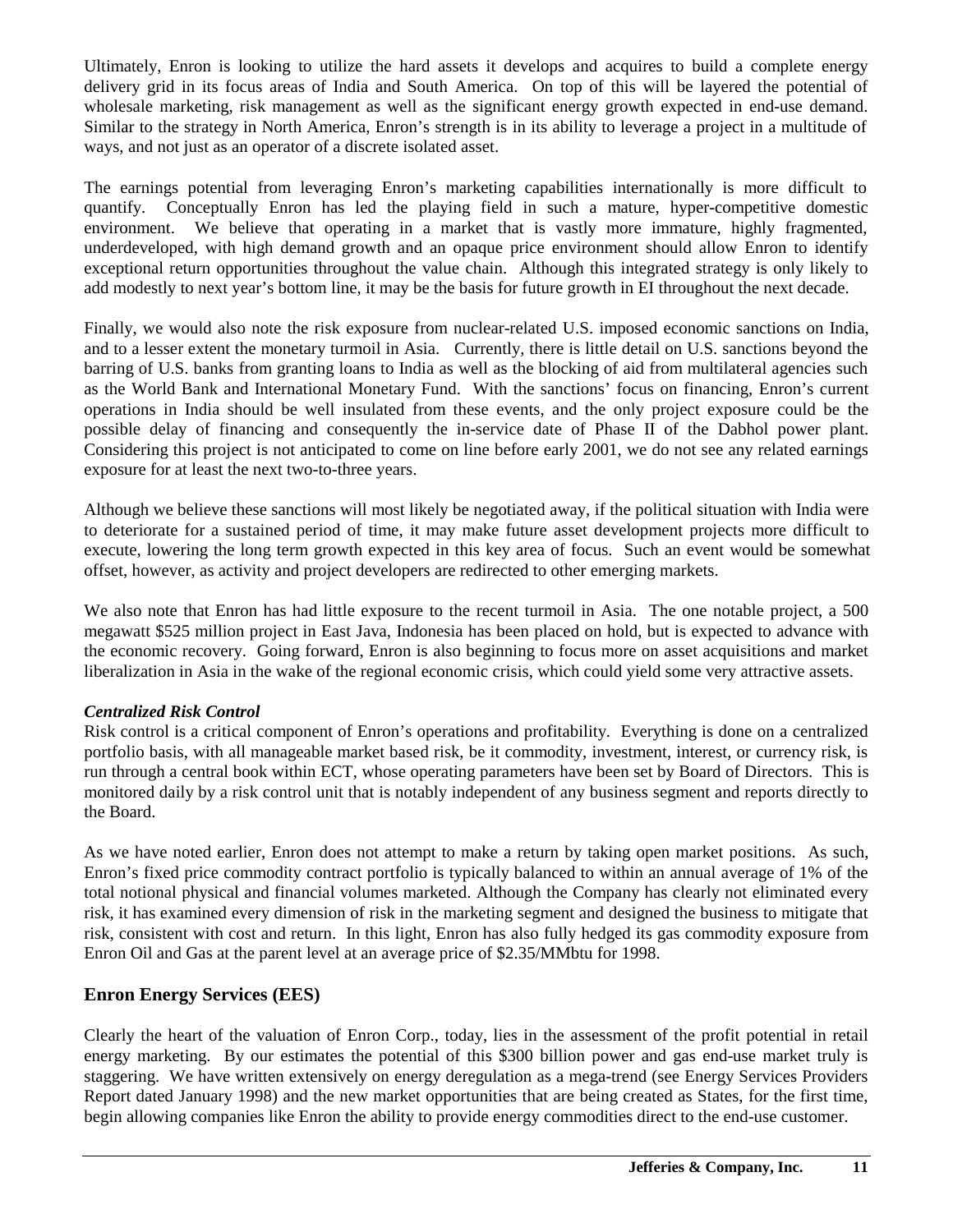*Even more important than the delivery of the commodity will be the emergence of an integrated service based industry that in time should grow to equal or exceed the size of the commodity market itself.* Such ancillary services already include billing, metering, heating, ventilation and air-conditioning (HVAC) engineering and related services as well as total outsourcing of energy management operations. Enron estimates that returns on capital dollars invested on the services side could yield 15%-20% when using clients' capital, and upwards of 25%-30% on Enron funded projects. Considering the strength of these returns compared with the more typical return on sales earned from delivering the commodity alone*, we believe penetration into the service based market is the real profit driver in EES. Moreover, many of these services* **are not** *dependent on full deregulation to occur.*

In our comprehensive September 1997 Enron report we detailed the Company's unique retail strategy, its first mover advantage and why EES was likely to succeed as this national market continues to open. Over the past eight months three key events have occurred which have increased visibility, buttressed our prior valuation and solidified our excitement in this operation's future:

- ♦ **Successful Minority Sale** As anticipated, in January Enron sold 7% of EES to two financial partners, which gave an imputed total enterprise value for the operation of nearly \$2 billion, or about \$5.50 per share net to Enron. This value was on the high end of our September expectations of \$2.85-\$6.00 per share*. More important, we estimate that value has already grown substantially, and have set a 12-month target value of \$9.34 per share net to Enron, indicating over a 70% increase in value from the recent minority sale.*
- ♦ **Early Targets Exceeded** *Experience year to date on the magnitude of commodity contracts signed, related services identified and rates of return expected are all exceeding plans*. This is the primary reason for the difference in the minority sale's imputed value based on 1998 budget numbers and our \$9 EES target value based on the current pace of activity.

In the first quarter, Enron reported its Total Energy Expenditure (TEE) statistic, or simply gross revenues from future commodity sales under contract, of \$850 million, 50% above its budgeted assumption of \$550 million. By the first three weeks of April, Enron had achieved its second quarter target of \$500 million. Although Enron is not yet raising its \$2.4 billion 1998 target, there is no indication this pace of activity is slowing, especially considering the \$7.4 billion of contracts currently in negotiation. In fact, we believe EES could sign as much as \$5 billion for 1998 in total, and potentially more if it were not personnel constrained. *Consequently, we would also note the changing risk profile of EES towards growing too fast and being able to manage the business with proper execution*.

**Sharpened Focus** - Enron has sharpened its initial target market to almost strictly the \$81 billion light industrial and commercial sectors and the \$40 billion related services market. And although this \$120 billion market is smaller than the \$300 billion total energy commodity market, the addition of the higher return services based element have greatly augmented the expected net return on revenues to 5% or greater from the original 1%-2% level (see Table 8).

Recently, the Company also announced that it was officially exiting the residential business in California. Although the Company still seeks to participate in the emerging residential market on a profitable basis, this was *never* the initial target audience, and as noted in our report last September, we believe a true focused mass market effort is at least three-to-five years away. More important, our valuation models do not assume any penetration into the retail market, and consequently, success in these markets could be the real upside.

#### *Retail Customer Focus*

Enron is primarily targeting the \$81 billion commodity and \$40 billion services markets for commercial and light industrial customers. This is basically comprised of national and regional businesses that have multiple locations, large combined energy requirements and often decentralized energy purchasing practices, not to mention multiple tariffs; deal with several utilities, possibly hundreds of different contractors; and likely have a large internal layer of administrative expense to handle these operations.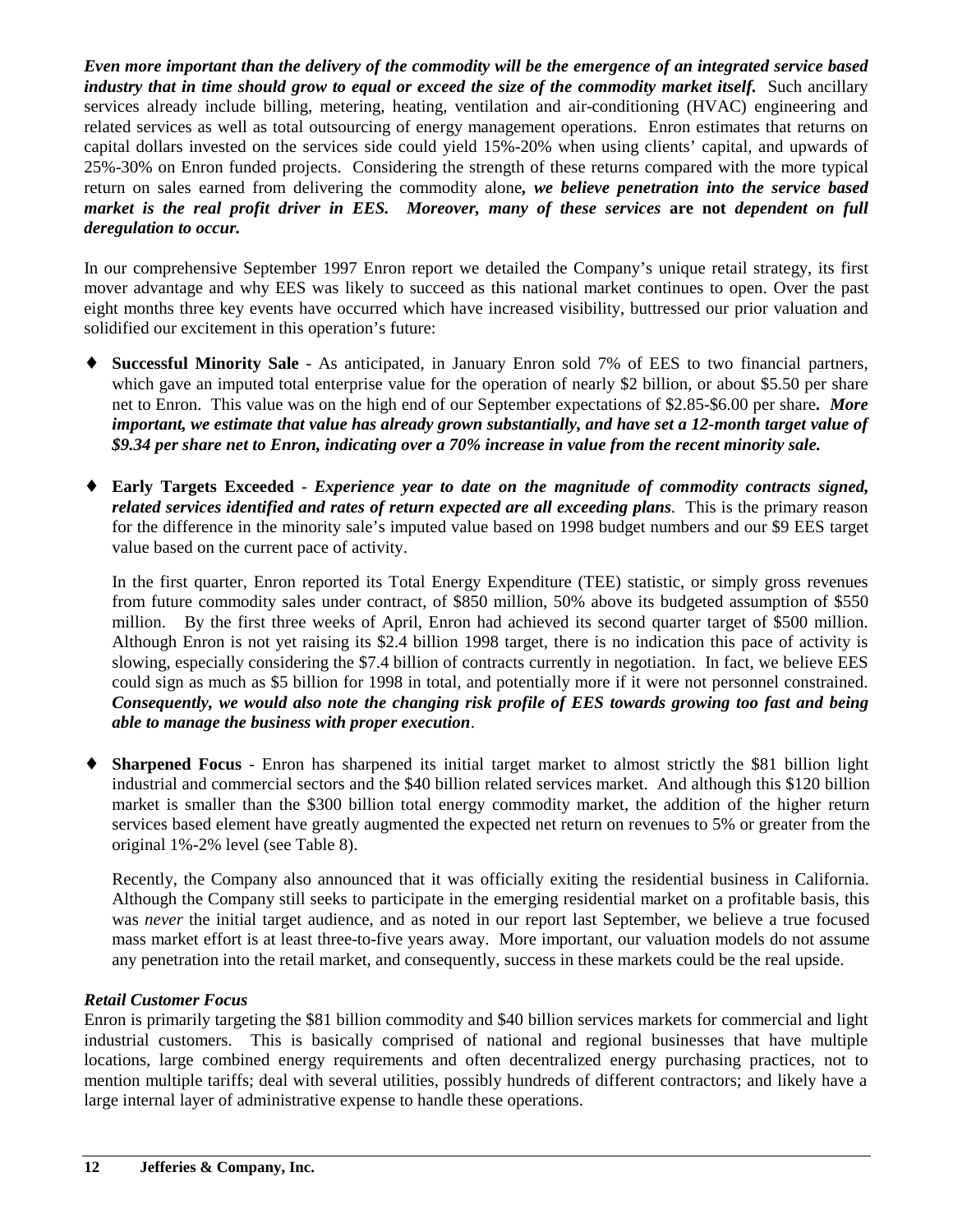

In serving this initial market, providing lower energy prices is only one facet. Enron's goal is ultimately to provide total energy management outsourcing. Enron not only handles the procurement of energy, but becomes essentially an energy consultant, 1) creating programs to reduce energy consumption, delivery and billing costs, 2) providing ongoing energy audits, cost analysis, risk management services, capital deployment strategies and 3) applying new technologies such as real-time feedback on energy usage. In fact, Enron could even move to outsourcing in its purest form by outright purchase of a client's asset system and fully integrating it into its nationwide energy delivery grid. Through better energy procurement, management and asset optimization, Enron could essentially share in the total cost savings created.

In the commercial and light industrial segment, energy has never been a core operation. Consequently, most companies have not focused on these operations, supplying either the attention or capital necessary for efficiency projects. In addition, outsourcing in today's market is not a foreign concept; many companies already outsource their technology and computer systems as well as property management.

Finally, as noted above, we do not believe the development of this service based component is dependent on further commodity deregulation. Although direct access with the commodity has made for an inroad to the client, the opening of key states (*i.e.,* California which represents 10% of the domestic energy market) an increasing level of national discussion has already raised corporate awareness. *With these services, Enron has the ability to now position itself even before deregulation occurs. Consequently, a key indicator of the early success of EES may be in its ability to sign new service based contracts on a full nationwide scale, moving the scale of operation truly beyond the deregulated California boundary*.

#### *Deregulation Timing*

Although with penetration into the service based market, timing is not as critical a factor as earlier thought, it still remains a fundamental issue. We would note that as detailed in the deregulation maps on page 27, 16 states with over \$60 billion in combined annual electric revenues have firm plans to open their electric markets, while 19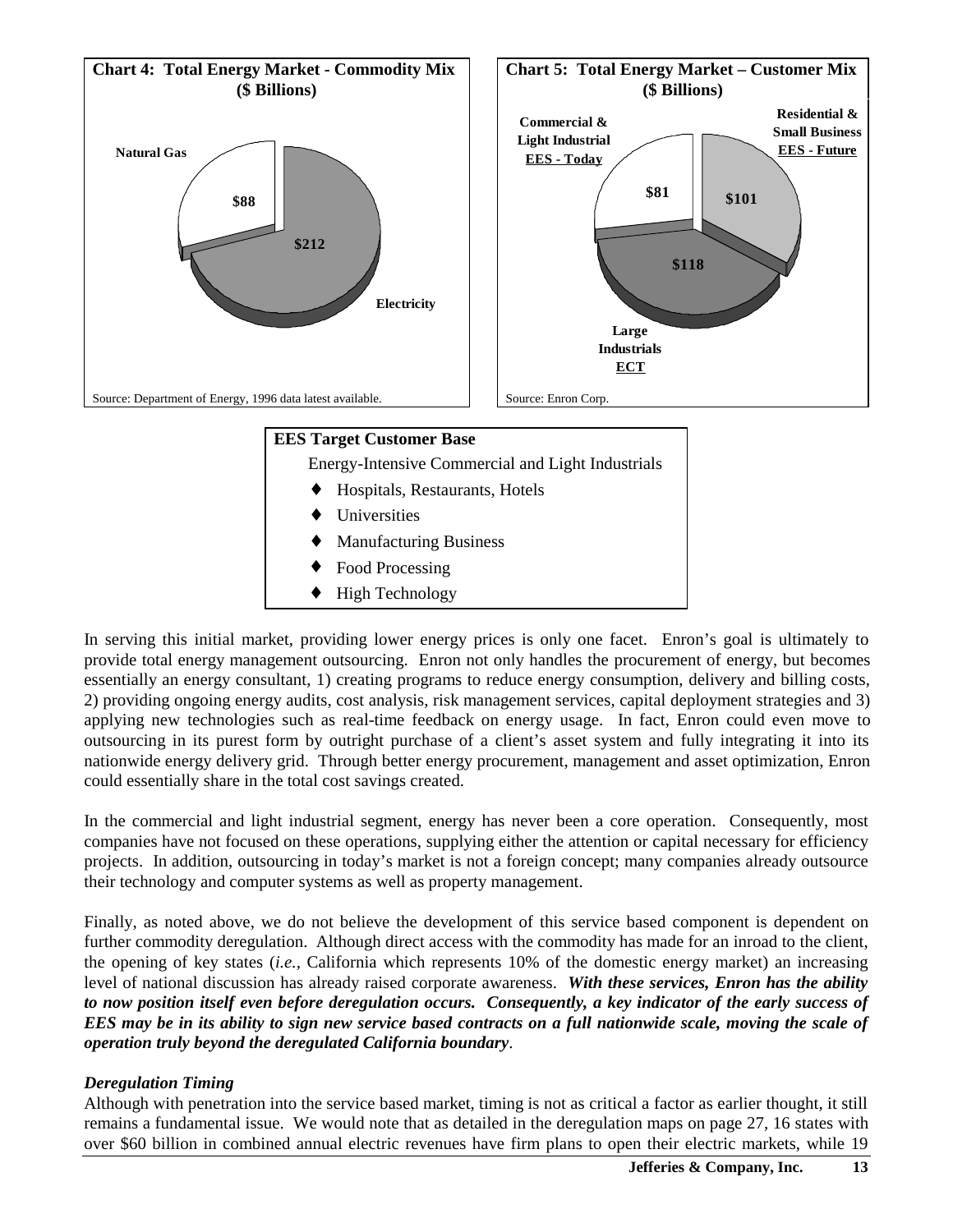other states have legislation or final commission orders pending. The pace in retail gas deregulation has been somewhat slower, at least six states have either passed legislation or a comprehensive order has been issued from the public utility commission (PUC). Commercial access is already available to some extent in at least 14 other states. Finally, there are five bills in the U.S. Congress as well as recent guidelines put forth by the Clinton Administration that support full open electric access by January 1, 2003.

#### *Near Term Outlook*

Over the past three years Enron has been investing heavily to position itself in front of this changing market. After recording \$107 million in net expense last year and close to \$120 million estimated this year, EES is anticipated to turn break even by late 1999, with a full year positive contribution in fiscal 2000 of approximately \$50 million. Based on realistic if not conservative assumptions, we estimate EES will reach an earnings level an order of magnitude greater by 2003 of an estimated \$525 million in operating income.

#### *5 Year Outlook and Valuation*

In Table 8 we illustrate our base case five year outlook with income estimates and relative valuation. Although at this point, the model is somewhat simplistic, it does highlight the overwhelming potential that is inherent in this market as it evolves. Based on just the size of the target market today, market share and yield, we estimate operating income in 2003, the resultant total enterprise value for EES, and then discounts that value to 1999 – our 12-month segment target value.

In our base case, we assume 100% of the commercial and light industrial commodity market is open within the next five years, again, in line with the recent Administration guidelines which suggests a January 2003 opening. Further, Enron has initially assumed that for every dollar of commodity contracts signed, \$0.30 of service based capital projects will be identified. As earlier noted, this service based element is likely to move well ahead of deregulation, making the timing of commodity markets less of a determinant to future earnings potential.

In addition, recent experience also suggests that the service based component could be much larger than currently assumed. For instance, after reviewing the largest 16 out of 37 campuses of the University of California and California State University system (the largest user of energy in the state), Enron has already identified over \$57 million of service based projects, or a very significant \$0.76 per commodity revenue dollar contracted.

Assuming a 10% market penetration, \$0.30 of services per commodity dollar, a 2% commodity margin and a conservative 15% return on services, we estimate an EES base case in 2003 of \$10 billion in revenue, \$527 million in operating income and about \$320 million in net income to Enron's shareholders.

Because of its substantial growth prospects and unique positioning, EES should trade at least at its expected annual growth rate at that time, approximately 25%. Further, this future growth could be conservative if Enron retains its significant head start advantage from early market development and penetration.

We discount the future value of EES using the cost of capital, effectively ENE's cost of equity or 15% (given a 100% equity valuation and operating income stream), plus a fairly conservative risk premium of 10% for a total 25% discount rate. Using these valuation parameters, we derive a future total enterprise value of \$8 billion; discounted, *our base case 12-month target value for EES is over \$9 per Enron share.*In addition, as EES moves forward and this strategy proves profitable, clearly that risk premium should significantly decline, making our discounted valuation calculation quite conservative.

Similarly, we also assess a low and high case scenario. Our low case assumes that Enron achieves a marginal 5% market penetration of a commodity market that itself is only 50% open, effectively driven only from those state initiatives in place today, and that service-projects identified are slightly lower at \$0.25 to the commodity dollar. As a result, our low case EES target drops to \$2.00 per Enron share. In our opinion, we believe this outlook is overly conservative given our own industry outlook along with recent experience and trends to date.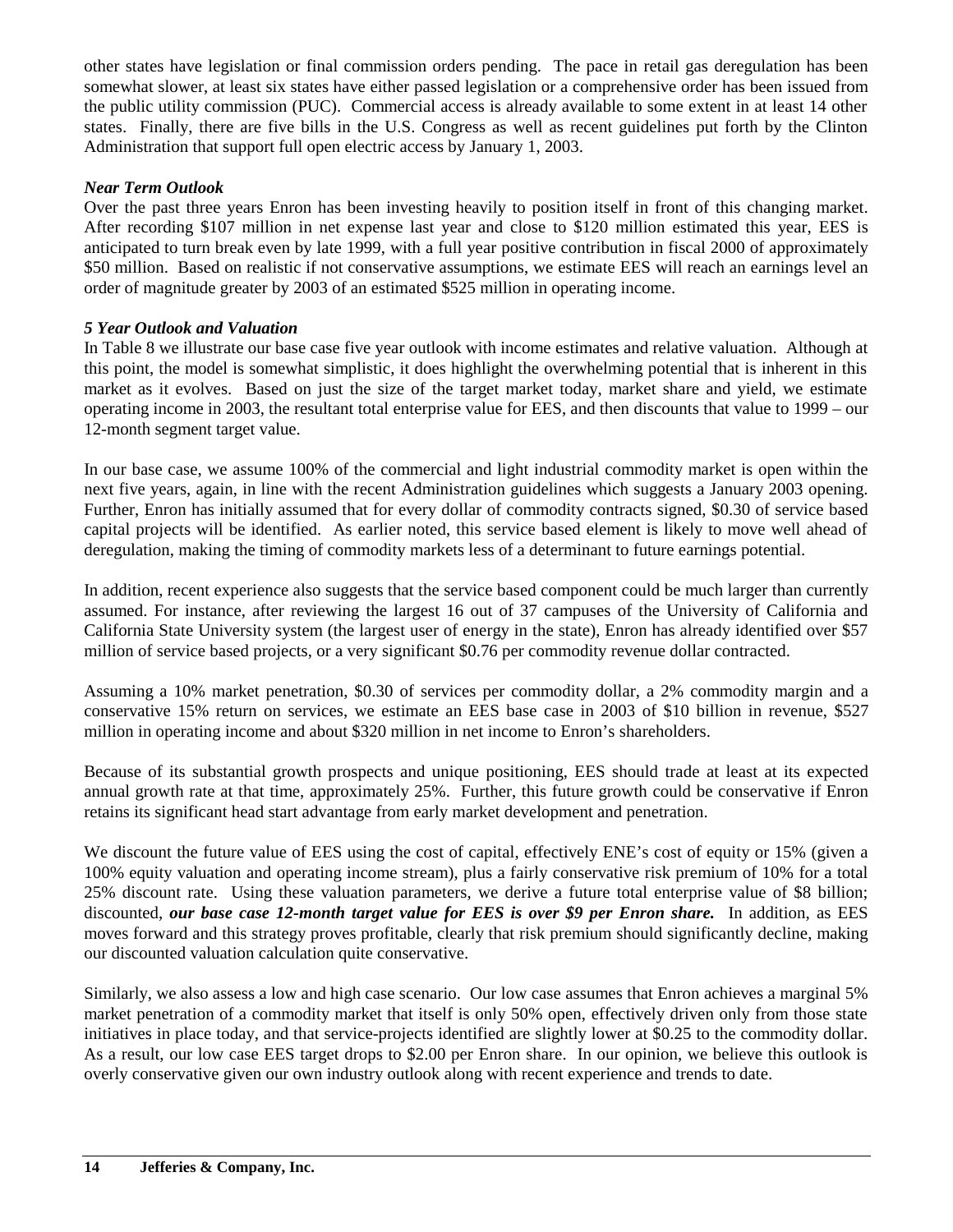| Table 8: EES Base Case 5-Year Outlook and Valuation |                 |                     |                        |
|-----------------------------------------------------|-----------------|---------------------|------------------------|
| <b>Retail Energy Commodity Market</b>               |                 |                     |                        |
| Large Energy-Intensive Industrials                  | \$101           | <b>ECT</b>          |                        |
| Commercial/Light Industrial                         | 81              | EES - Target        |                        |
| <b>Residential/Small Business</b>                   | 118             |                     | EES - Future Potential |
| Total Retail Energy Market (\$B)                    | \$300           |                     |                        |
| <b>EES</b> - Retail Operations Target Market        |                 |                     |                        |
| <b>Energy Commodity Market</b>                      | \$81            |                     |                        |
| <b>Anciallary Services Market</b>                   | 40              |                     |                        |
| Total EES Market Potential (\$B)                    | \$121           |                     |                        |
| Assumptions:                                        |                 |                     |                        |
| <b>Target Commodity Market Open</b>                 | 100%            |                     |                        |
| <b>Market Penetration</b>                           | 10%             |                     |                        |
| Ancillary services per \$ of commodity              | \$0.30          |                     |                        |
|                                                     |                 | 2003E (\$ Millions) |                        |
|                                                     | <b>Annual</b>   | Gross               | Annual                 |
|                                                     | <b>Revenues</b> | Yield               | <b>IBIT</b>            |
| <b>Energy Commodity</b>                             | 8,100           | 2%                  | \$162                  |
| <b>Ancillary Services</b>                           | 2,430           | 15%                 | 365                    |
|                                                     | \$10,530        | 5%                  | \$527                  |
| Expected IBIT 2003E (\$mm)                          | \$527           |                     |                        |
| Incremental Net Income 2003E (\$mm)                 | \$318           |                     |                        |
| <b>EES Valuation Multiple</b>                       | 25x             |                     |                        |
| Implied EES Valuation in 2003E (\$mm)               | \$7,957         |                     |                        |
| Cost of Capital                                     | 15%             |                     |                        |
|                                                     | 10%             |                     |                        |
|                                                     |                 |                     |                        |
| Add: Risk premium<br>Discount Rate                  | 25%             |                     |                        |
| <b>EES Valuation discounted to 1999</b>             | \$3,259         |                     |                        |

On the other hand, we view our high case assumptions as quite possible. As in our base case, we assume the target market is fully open, but that Enron achieves a 15% market share due to its first mover advantage, and is more in line with its current wholesale gas and power domestic market share. We also assume the service component is stronger than anticipated, about \$0.50 to the commodity dollar closer to the \$0.76 in the University of California system. *Consequently, the high case shows operating income in five years near \$1.2 billion, propelling EES to becoming the single largest contributor to the bottom line. This case also results in a TEV for EES in 2003 upwards of \$17 billion, yielding a 12-month target of over \$20 per share net to Enron.*

#### *Further Minority Sale Unlikely*

Although last year Enron indicated it was evaluating a 10%-15% minority sale of EES to fund start-up costs in 1997 and 1998, only 7% was sold in January to two pension funds to cover 1997 expenses. With the confirmation of the substantial value being created, we believe Enron was reluctant to sell any more of the future potential of this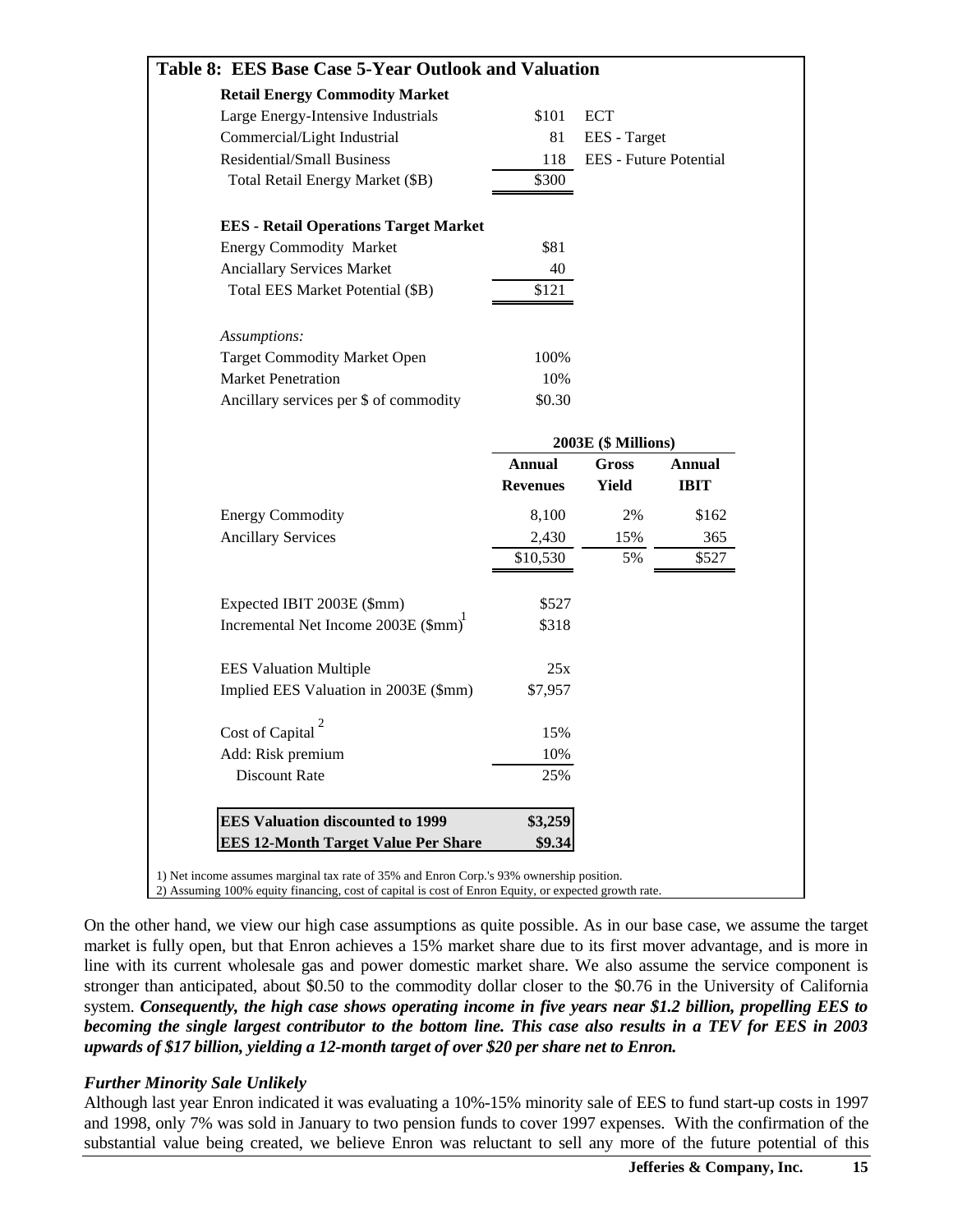operation than was necessary to cover its first year start-up costs and establish a benchmark value for investors. With visibility growing and experience to date running well above initial expectations, we believe the Company is no longer willing to sacrifice any more long term potential for a near term gain.

## **Gas Pipeline Group**

The Gas Pipeline Group now accounts for about 20% of operating income and should continue to be the bedrock of earnings while providing modest growth opportunities going forward. Each one of the major pipelines has an expansion either underway or under serious consideration. Northern Natural Gas, the largest pipeline system, has the "Peak Day 2000" expansion underway, designed to increase market area volumes by about 10%. Enron completed the first phase of this 347 MMcfd expansion with the balance to be completed in 2002. Total cost is \$113 million. In the northern tier, Northern Border Pipeline (9% owned by Enron and the largest transporter of natural gas from Canada to the United States) has begun construction on its 700 MMcfd \$837 million expansion due for completion in November 1998. The 38% capacity expansion to move more Canadian gas to Midwest markets is already fully subscribed by 21 shippers with 10 year minimum transportation contracts.

Transwestern Pipeline, the Texas to California pipeline is also finding opportunities to expand by moving more gas out of the San Juan Basin both east and west. Early this year, Enron completed its San Juan Phase II expansion which increased incremental capacity by 200 MMcfd and 130 MMcfd in two separate segments; the system is now capable of transporting up to 930 MMcfd of natural gas. Finally, Florida Gas (50% owned by Enron) has filed an open season for indications of interest to add about 200 MMcfd of capacity into Florida representing a 15% capacity addition, and is expected to be in service 1999.

Spurred by these expansion opportunities, we believe the Gas Pipeline Group will continue to show steady growth potential of about 5%-7% annually over the next three years and will continue to be a high quality source of underlying earnings on a consolidated basis. More important, the pipelines are self supporting and generate excess cash to help fund non-regulated higher return growth projects.

## **Portland General**

Enron entered the regulated electric power business last July through its merger with Portland General Electric. Portland is a leading supplier of electricity in the Pacific northwest, servicing 685,000 customers in more than 3,000 square miles of territory. Portland's position as a low cost supplier of electricity in the region, its wholesale power marketing expertise on the western grid and its physical delivery into the California-Oregon Border (COB) power futures trading hub are strengths that are blending nicely with Enron's objectives in its broader electric marketing plan as it moves aggressively into retail electric marketing on a nationwide basis. Comprising approximately 17% of current earnings, Portland operates in an area undergoing substantial population growth and anticipates earnings to grow in the range of 4%-5% annually.

In late 1997, Portland filed a customer choice plan with the Oregon Public Utility Commission to offer customers full choice of electric supplier on a non regulated basis as early as December 1998. Under the proposal, Portland will become a regulated transmission and distribution company, fully divesting of its generation business to an Enron affiliate or third party, and in the process is helping to create a model for other electric utilities to follow in the move towards retail open access.

# **Enron Oil and Gas**

Enron Oil & Gas (EOG - \$20, Accumulate), a 60% owned subsidiary of Enron Corp., is one of several growth vehicles expected to drive operating earnings over the next several years. Approximately 86% of the Company's total reserve base is in North America, of which 90% is natural gas. After emerging from a five year track record of 13% average annual production growth, the Company's five year goal going forward is as ambitious, with an expectation of approximately 8%-10% from North America with the remainder coming from international, estimated at 25%-30% year over year. In 1998, EOG is forecasted to produce double digit growth in volumes, but will primarily be back loaded in the last six months of the year. Overall, expected production gains should grow earnings at 12%-15% annually over the next three years.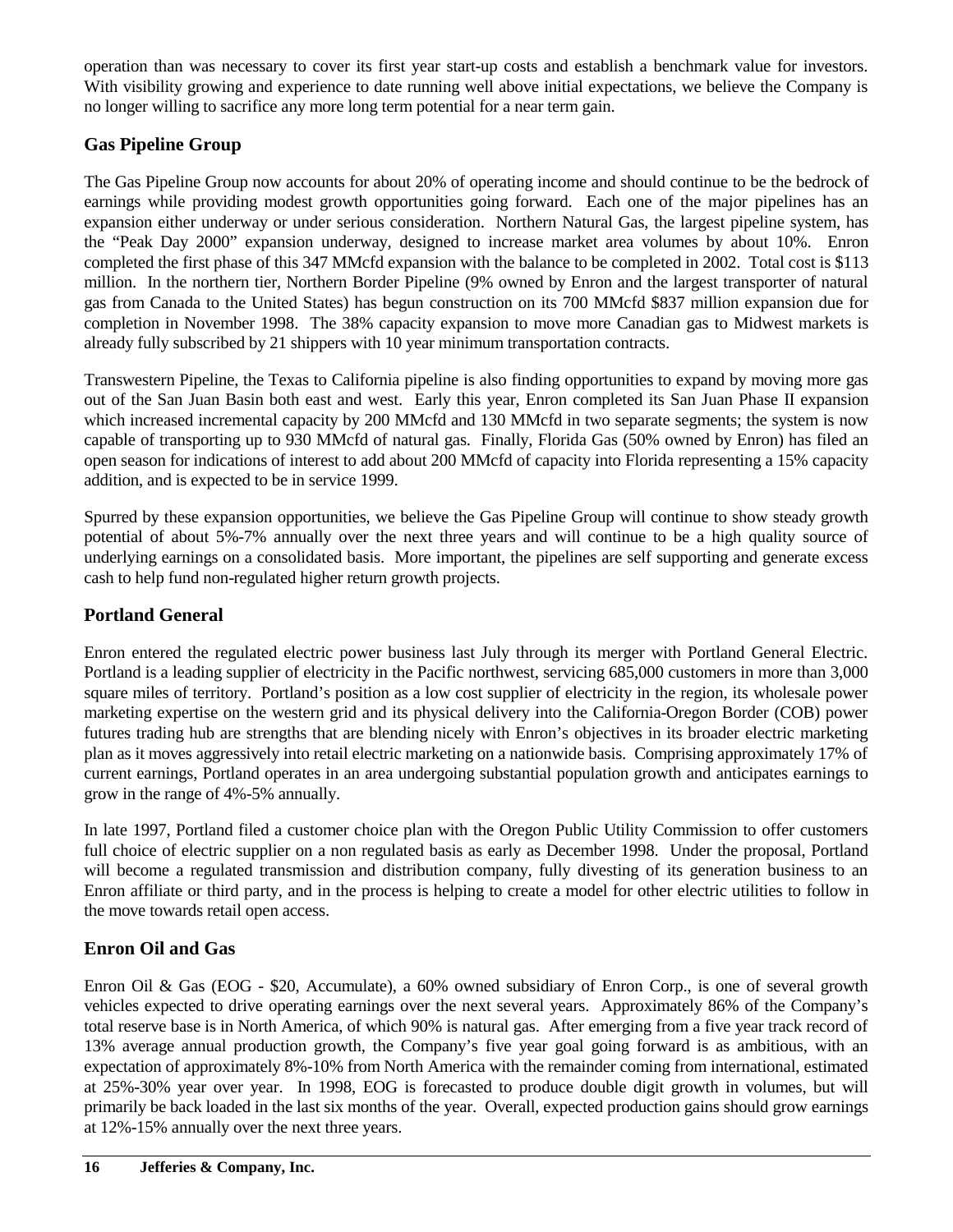|               |                  | <b>Total Estimated Production</b> |       |       |       |       |  |  |  |  |  |  |
|---------------|------------------|-----------------------------------|-------|-------|-------|-------|--|--|--|--|--|--|
|               | 1997             | 1998E                             | 1999E | 2000E | 2001E | 2002E |  |  |  |  |  |  |
| North America | 317              | 339                               | 374   | 404   | 436   | 470   |  |  |  |  |  |  |
| India         | 12               | 33                                | 40    | 40    | 60    | 96    |  |  |  |  |  |  |
| Trinidad      | 49               | 49                                | 53    | 74    | 74    | 85    |  |  |  |  |  |  |
| China         | $\Omega$         |                                   | 4     | $10+$ | $12+$ | $15+$ |  |  |  |  |  |  |
| Venezuela     | $\boldsymbol{0}$ | $\boldsymbol{0}$                  | 0     | 11    | 26    | 31    |  |  |  |  |  |  |
| Total         | 377              | 423                               | 471   | 540   | 609   | 697   |  |  |  |  |  |  |

In India, gas production is expected to ramp up significantly over the next several years as EOG continues to aggressively drill and complete wells in the Tapti, Panna and Mukta offshore blocks. To date, the Company has invested a total of \$172 million and recovered total reserves of 652 Bcfe, an impressive \$0.26 per Mcfe. Current production estimates from India are in the range of approximately 60-70 MMcfed. If proposed expansion plans are approved by the Indian government, a significantly expanded offshore pipeline system could add incremental gross production volumes of roughly 600-800 MMcfed by late 2001, or about 180-240 MMcfed net to Enron.

In addition to India, EOG continues to actively pursue other international opportunities that have high potential. The Company expects to drill one to two additional wells in Trinidad during the third quarter of 1998, and by 2000, gas volumes should ramp up significantly as production from the U(a) block comes online. In Venezuela, 3-D data is being interpreted and wells are already being drilled in EOG's Gulf of Paria East Block acreage. The area is extremely crude rich and initial crude production is expected in late 1999. Other potential international plays are in various stages of negotiation or development including the Sichuan basin in China, two gas reserve plays in Uzbekistan and Mozambique as well as upstream opportunities in Qatar, Bangladesh and Mexico.

Domestically EOG has refocused on the Gulf of Mexico shelf area where it has been active in the past. More important, it has developed an inventory of about 14 deepwater prospects, several of which will be drilled in the 1998 time frame. Annually, EOG expects to drill three to five wells in the GOM and up to two in the deepwater. EOG also has significant interests in South Texas, West Texas, New Mexico, East Texas, Mississippi, Mid-Continent, Rocky Mountains and California. (For more details on EOG please reference Jefferies research from the Independent Producers Group.)

#### **Secondary Equity Offering**

Enron recently completed a secondary equity stock offering of 17.25 million shares generating proceeds of nearly \$840 million. Although the use of proceeds goes immediately to paying down floating rate debt, the offering was clearly geared towards the funding of Enron's aggressive \$2.3 billion capital expenditure program, and not to merely lower the debt ratio.

As Enron attempts to capitalize on the privatization trends underway in many countries, projects being identified are large and are almost exclusively done for cash. For example, had Enron opted to place a final bid on Brazilian's Eletropaulo, the former Sau Paulo state owned electricity distributor, Enron would have needed over \$1.8 billion in equity. Further, the \$5 billion Qatari LNG development project continues to move forward; equity needs for this fund could top \$1.5 billion over the next three years.

We would also note the \$500 million in charges to equity taken in the second quarter last year to remove several large overhangs which consequently stretched the balance sheet thin. This issuance of equity effectively returns a fair amount of financial strength and flexibility necessary to pursue the level of opportunities being identified.

Pro forma for the offering the total debt to capital ratio strengthens nicely to 40.5% from 46.2% at year end. We expect this ratio to move back up, however, as the capital expenditure program is executed through the year.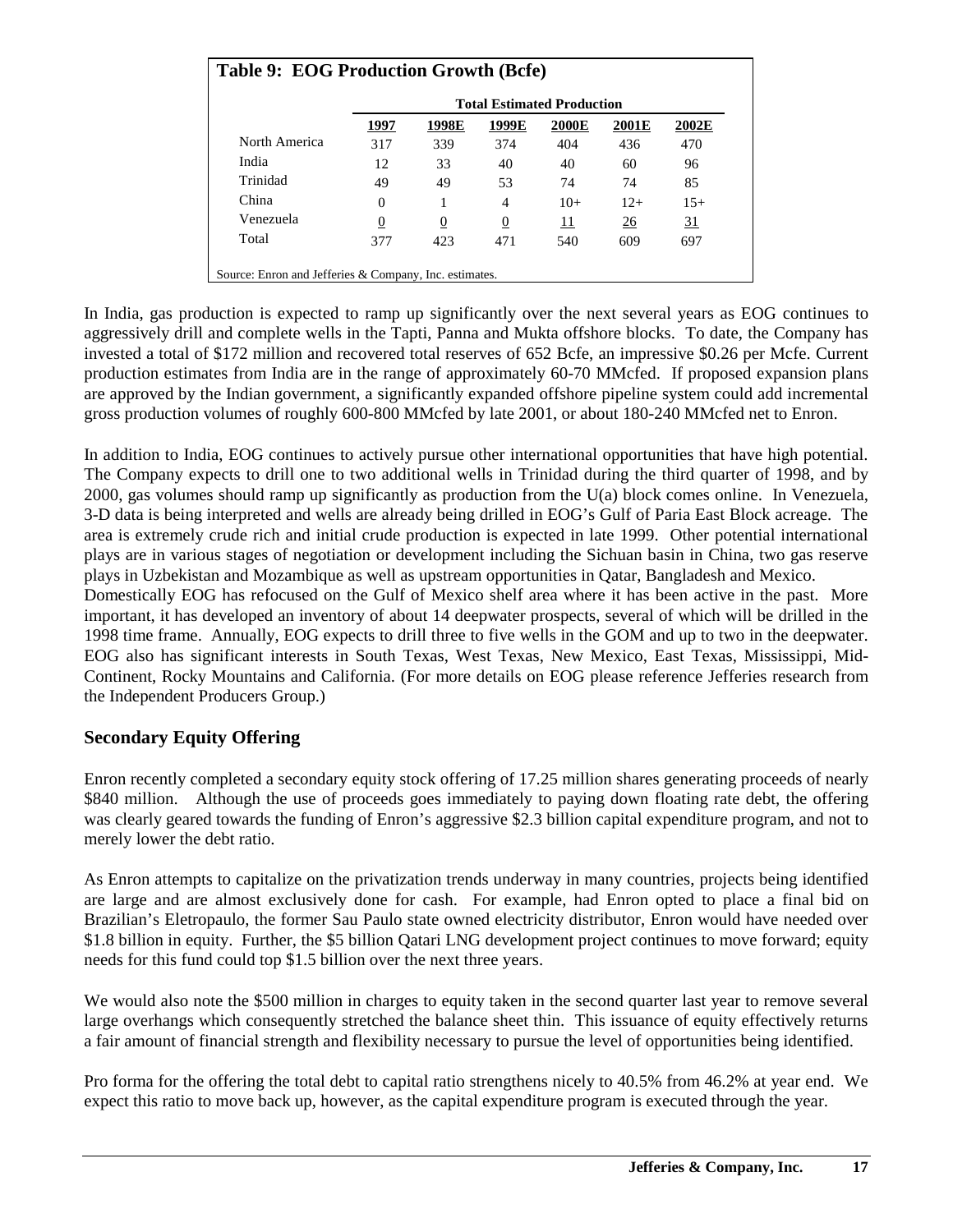|                                   |               | <b>March 31, 1998</b> |                        |          |  |
|-----------------------------------|---------------|-----------------------|------------------------|----------|--|
|                                   | <b>Actual</b> |                       | Pro Forma <sup>1</sup> |          |  |
|                                   | \$MM)         | $\frac{0}{0}$         | \$MM)                  | $\%$     |  |
| <b>Long-Term Debt</b>             |               |                       |                        |          |  |
| <b>Total Long-Term Debt</b>       | \$6,835       | 46.2%                 | \$5,998                | 40.5%    |  |
| <b>Minority Interest</b>          |               |                       |                        |          |  |
| <b>Minority Interest</b>          | \$1,153       | 7.8%                  | \$1,153                | 7.8%     |  |
| <b>Stockholders' Equity</b>       |               |                       |                        |          |  |
| Preferred Stock 2                 | 1,126         | 7.6%                  | 1,126                  | 7.6%     |  |
| Common Stock                      | 4,230         | 28.6%                 | 5,093                  | 34.4%    |  |
| <b>Retained Earnings</b>          | 1,989         | 13.4%                 | 1,963                  | 13.3%    |  |
| T-Stock and Other                 | $-538$        | $-3.6\%$              | $-538$                 | $-3.6\%$ |  |
| <b>Total Stockholders' Equity</b> | 6,807         | 46.0%                 | 7,644                  | 51.7%    |  |
| <b>Total Capitalization</b>       | \$14,795      | 100.0%                | \$14,795               | 100.0%   |  |

Looking forward, while 1998 should be considered peak spending, we still consider a \$1.8-\$2.0 billion per year capital expenditure program in the following two years to be somewhat aggressive, and expect Enron to continue to be a net user of cash. Future capital programs will be funded primarily by internally generated cash, sale of non-strategic assets, preferred stock and short and long term debt. Although we do not believe Enron will need to access the equity markets any time in the foreseeable future, the Company will continue to be opportunity driven. Consequently, any future offering would likely be to fund a specific acquisition, and we believe that any such deal would only be done on an anti-dilutive basis.

### **Resurgence of Earnings Growth**

The equity offering would be dilutive to earnings by about one cent this year and three cents next year if we just assumed the pay down of floating 6% debt. However, given that these proceeds are ultimately going to fund projects with significantly higher returns, we do not believe the offering will have any negative impact to our earnings estimates. As such we are keeping unchanged our 1998 earnings estimate from core operations of \$2.20 per share.

As noted earlier, considering the increasing improbability of any additional minority sale of EES, we believe Enron's near term bottom line will likely bear the brunt of these start-up investment costs going forward. Offsetting the investment expense in EES this year, however, is an anticipated \$75 million after tax non-recurring gain from the conversion of \$225 million of convertible notes (ACES) in the fourth quarter. Excluding the notes conversion and including the EES investment expense, net earnings are estimated at \$1.97 per share, compared with \$1.74 per share last year on the same basis, or approximately 13% growth.

Looking forward, we have slightly modified our 1999 earnings estimate (excluding EES investment expenses) down two cents to \$2.50 per share reflecting a multitude of dynamics. We also recognize that this 13%-14% growth in core earnings continues to be somewhat aggressive, especially as the Company has recently stated its comfort with current estimates from core operations in the range of \$2.40-\$2.45 per share. However, primarily due to our bullish outlook for continued growth in the wholesale markets, we believe the recent upside surprise in first quarter earnings is more indicative of the future direction of this company. Finally, we also expect further investment in EES until the segment's transition to profitability anticipated late next year; inclusive of this startup expense, 1999 earnings are estimated at \$2.33 per share.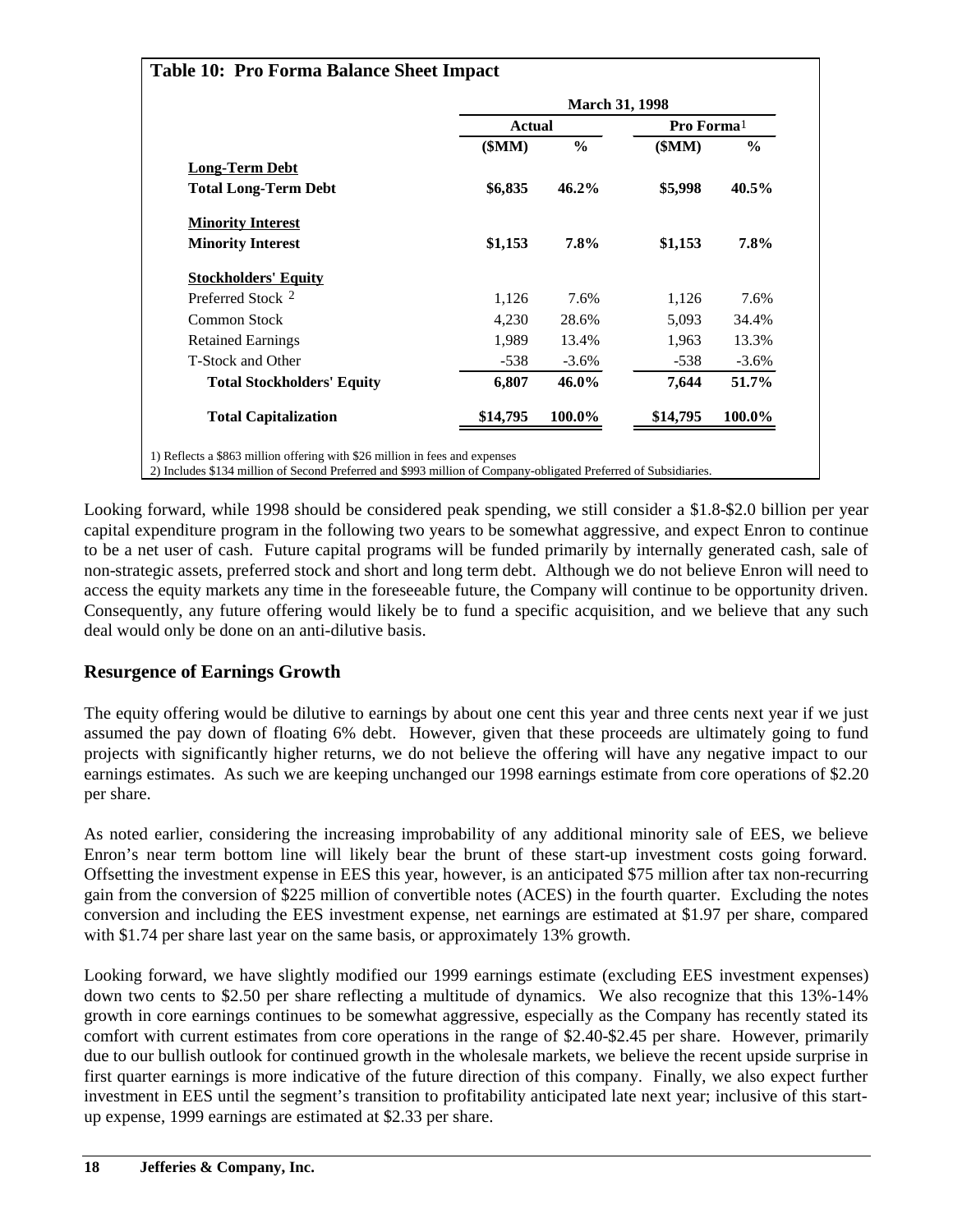As shown in Table 11, the real earnings kick comes in fiscal 2000 with the first full year contribution from EES. Driven by the swing from investment expense to realization, we have set a preliminary \$2.90 per share earnings estimate, a 16% increase from the 1999 core estimate, and an even more dramatic 24% increase over our 1999 reported net earnings estimate.

As core earnings continue to expand at low double digit growth rates, *we believe the tremendous profit potential from retail should accelerate growth in total earnings to at least 15% per annum on average over the next five years. Further, new retail services being developed, additional market share in EES' target markets or success in the mass market could prove this outlook conservative. This substantial long term growth potential is the key to Enron's valuation. Investors now have a vehicle to participate in the next evolutionary wave of the \$300 billion energy market.*

| Table 11: 5-Year Enron Corp. EPS Outlook |        |                          |         |         |                          |         |                   |
|------------------------------------------|--------|--------------------------|---------|---------|--------------------------|---------|-------------------|
|                                          |        | <b>Current Estimates</b> |         |         | <b>Trend Projections</b> |         |                   |
|                                          | 1998E  | <u>1999E</u>             | 2000E   | 2001E   | 2002E                    | 2003E   |                   |
| Net Income (\$mm)                        |        |                          |         |         |                          |         |                   |
| Core Operations                          | \$752  | \$872                    | \$987   | \$1,095 | \$1,205                  | \$1,326 |                   |
| EES (expense)                            | (78)   | (59)                     | 33      | 75      | 150                      | 318     |                   |
| <b>Total ENE Net Income</b>              | \$674  | \$814                    | \$1,019 | \$1,170 | \$1,355                  | \$1,644 |                   |
| <b>Estimated Share Base</b>              | 342    | 350                      | 352     | 357     | 362                      | 367     |                   |
| <b>EPS</b>                               |        |                          |         |         |                          |         |                   |
| Core Operations                          | \$2.20 | \$2.50                   | \$2.81  | \$3.07  | \$3.33                   | \$3.62  |                   |
| <b>EES</b>                               | (0.23) | (0.17)                   | 0.09    | 0.21    | 0.41                     | 0.87    | 5-Year            |
| <b>Total ENE EPS</b>                     | \$1.97 | \$2.33                   | \$2.90  | \$3.28  | \$3.75                   | \$4.48  | <b>Avg Annual</b> |
|                                          |        |                          |         |         |                          |         | Growth            |
| <b>Annual Growth</b>                     |        |                          |         |         |                          |         |                   |
| Core Operations                          | 11%    | 13%                      | 12%     | 9%      | 8%                       | 8%      | 10%               |
| <b>EES</b>                               | NM     | NM                       | NM      | 128%    | 97%                      | 109%    | NM                |
|                                          |        |                          |         |         |                          |         |                   |
| <b>Total ENE EPS Growth</b>              | 13%    | 18%                      | 25%     | 13%     | 14%                      | 20%     | 18%               |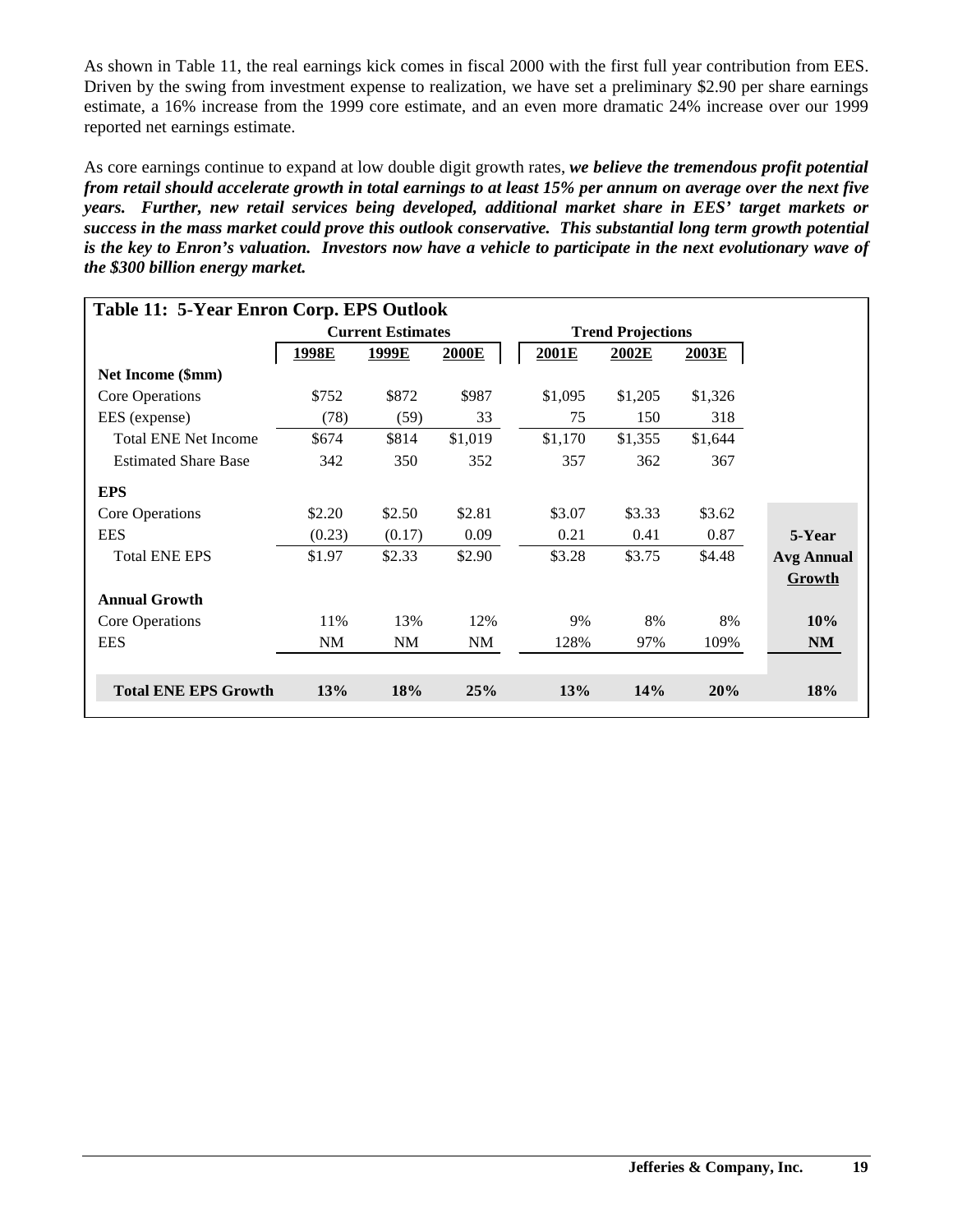# **Table 12: Annual Income Statement (\$MM, except per share data)**

|                                           | <b>Fiscal Year Ending December 31,</b> |             |             |            |            |            |
|-------------------------------------------|----------------------------------------|-------------|-------------|------------|------------|------------|
|                                           | 1995                                   | <u>1996</u> | <u>1997</u> | 1998E      | 1999E      | 2000P      |
| Revenues                                  | \$9,189.0                              | \$13,289.0  | \$20,273.0  | \$23,447.0 | \$27,101.0 | \$32,136.3 |
| Expenses:                                 |                                        |             |             |            |            |            |
| Cost of Sales                             | 6,733.5                                | 10,478.0    | 17,311.0    | 19,526.0   | 22,760.6   | 27,286.2   |
| Operating                                 | 1,218.3                                | 1,421.0     | 1,406.0     | 1,632.0    | 1,795.2    | 1,885.0    |
| Other                                     | 187.5                                  | 226.0       | 941.0       | 272.0      | 290.0      | 325.0      |
| <b>Total Operating Expenses</b>           | 8,139.3                                | 12,125.0    | 19,658.0    | 21,430.0   | 24,845.8   | 29,496.1   |
| <b>EBITDA</b>                             | 1,049.7                                | 1,164.0     | 615.0       | 2,017.0    | 2,255.2    | 2,640.1    |
| Depreciation, Depletion and Amortization  | 431.7                                  | 474.0       | 600.0       | 753.5      | 805.0      | 850.0      |
| Operating Income (EBIT)                   | 618.0                                  | 690.0       | 15.0        | 1,263.5    | 1,450.2    | 1,790.1    |
| Interest Expense, net                     | (257.2)                                | (274.0)     | (401.0)     | (540.0)    | (560.0)    | (585.0)    |
| <b>Equity in Earnings</b>                 | 86.0                                   | 215.0       | 216.0       | 236.5      | 260.2      | 286.2      |
| Other Income                              | 434.2                                  | 333.0       | 334.0       | 239.0      | 150.0      | 175.0      |
| Minority Interest                         | (44.1)                                 | (75.0)      | (80.0)      | (100.0)    | (113.0)    | (125.0)    |
| Dividends on preferred                    | (31.9)                                 | (34.0)      | (69.0)      | (78.0)     | (80.0)     | (85.0)     |
| <b>Total Other Income</b>                 | 187.1                                  | 165.0       | 0.0         | (242.5)    | (342.9)    | (333.8)    |
| <b>Income Before Taxes</b>                | 805.1                                  | 855.0       | 15.0        | 1,021.0    | 1,107.4    | 1,456.3    |
| Current                                   | 69.4                                   | 64.0        | 84.0        | 140.3      | 146.7      | 262.1      |
| Deferred                                  | 216.1                                  | 207.0       | (174.0)     | 130.2      | 146.7      | 174.8      |
| <b>Total Income Taxes</b>                 | 285.4                                  | 271.0       | (90.0)      | 270.5      | 293.5      | 436.9      |
| <b>Effective Tax Rate</b>                 | 35%                                    | 32%         | 20%         | 26%        | 27%        | 30%        |
| Net Income From Continuing Operations     | 519.7                                  | 584.0       | 105.0       | 750.5      | 813.9      | 1,019.4    |
| Preferred Dividends                       | 15.4                                   | 16.0        | 17.0        | 17.0       | 17.0       | 22.0       |
| Net Income Available for Common           | \$504.3                                | \$568.0     | \$88.0      | \$733.5    | \$796.9    | \$997.4    |
| Earnings Per Primary Share (EPS)          | \$2.07                                 | \$2.31      | \$0.32      | \$2.31     | \$2.45     | \$3.05     |
| Earnings Per Share (Fully Diluted)        | \$1.94                                 | \$2.16      | \$0.32      | \$2.20     | \$2.33     | \$2.90     |
| Core OPS (excludes EES expense/income)    | 1.50                                   | 1.74        | 1.98        | 2.20       | 2.50       | 2.81       |
| Primary Weighted Avg. Shares Outstanding  | 243.7                                  | 246.1       | 272.0       | 317.0      | 325.0      | 327.0      |
| Fully Diluted Weighted Shares Outstanding | 268.0                                  | 270.1       | 277.0       | 341.6      | 349.6      | 351.6      |
| Common Dividends                          | \$197.4                                | \$209.2     | \$248.2     | \$310.7    | \$331.5    | \$346.6    |
| Common Dividends Paid Per Primary Share   | \$0.81                                 | \$0.85      | \$0.91      | \$0.98     | \$1.02     | \$1.06     |

1) 1997 earnings results includes after-tax charges of \$450 million for J-Block settlement and \$74 million for MTBE reserve. 2) 1998 earnings includes \$75 million after-tax gain from conversion of convertible notes in fourth quarter; excluding this gain EPS is estimated \$1.97.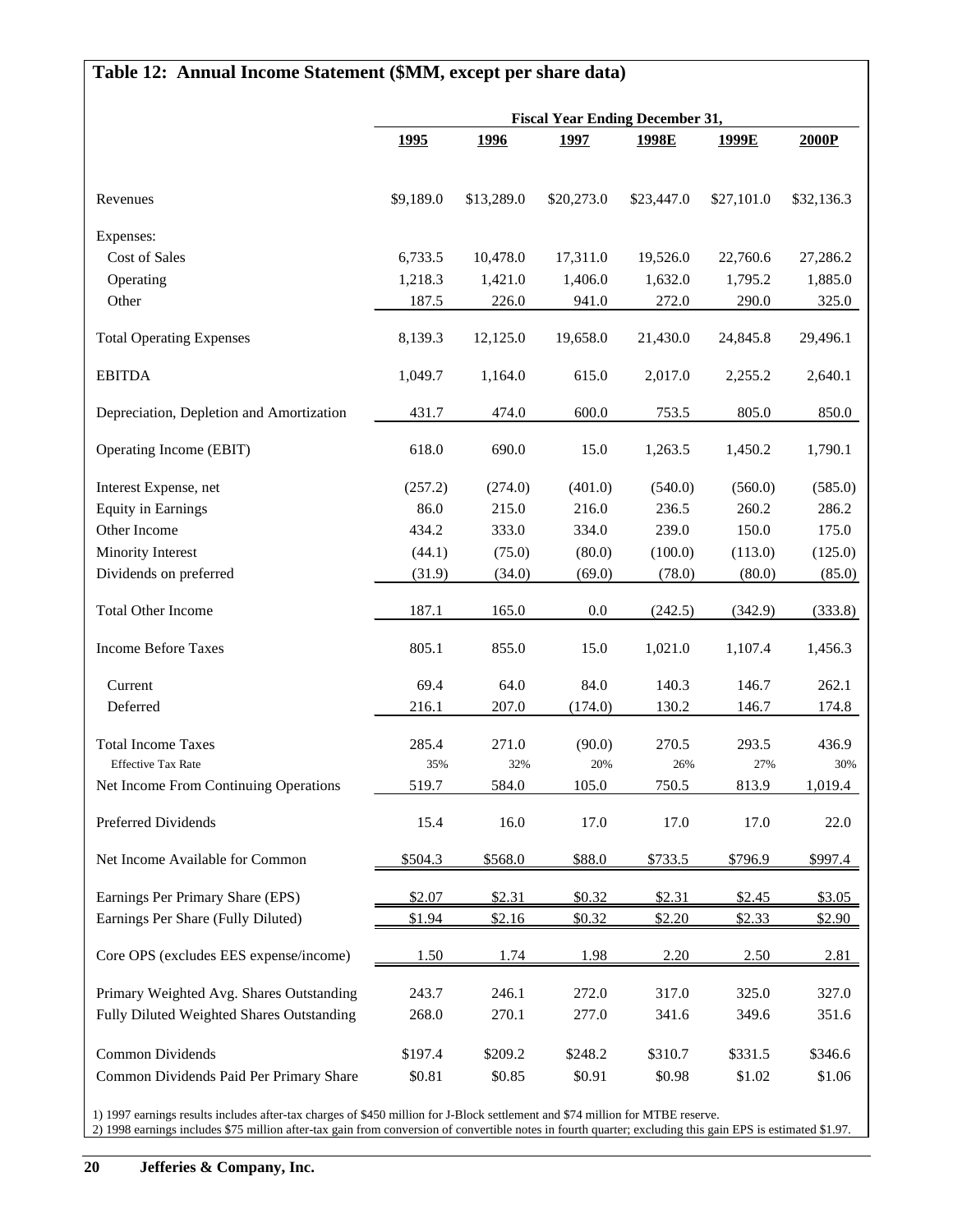## **Table 13: Quarterly Income Statement (\$MM, except per share data)**

|                                           | <b>1998 Quarterly Income Statements</b> |                                              |           |           |            |  |
|-------------------------------------------|-----------------------------------------|----------------------------------------------|-----------|-----------|------------|--|
|                                           | Q1                                      | Q2E                                          | Q3E       | Q4E       | 1998E      |  |
|                                           |                                         | (Dollars in millions, except per share data) |           |           |            |  |
| Revenues                                  | \$5,682.0                               | \$5,580.0                                    | \$5,920.0 | \$6,265.0 | \$23,447.0 |  |
| Expenses:                                 |                                         |                                              |           |           |            |  |
| <b>Cost of Sales</b>                      | 4,559.0                                 | 4,713.8                                      | 4,992.7   | 5,260.5   | 19,526.0   |  |
| Operating                                 | 437.0                                   | 350.0                                        | 400.0     | 445.0     | 1,632.0    |  |
| Other                                     | 92.0                                    | 60.0                                         | 60.0      | 60.0      | 272.0      |  |
| <b>Total Operating Expenses</b>           | 5,088.0                                 | 5,123.8                                      | 5,452.7   | 5,765.5   | 21,430.0   |  |
| <b>EBITDA</b>                             | 594.0                                   | 456.2                                        | 467.3     | 499.5     | 2,017.0    |  |
| Depreciation, Depletion and Amortization  | 182.0                                   | 186.2                                        | 190.0     | 195.3     | 753.5      |  |
| Operating Income (EBIT)                   | 412.0                                   | 270.0                                        | 277.3     | 304.2     | 1,263.5    |  |
| Interest Expense, net                     | (133.0)                                 | (132.0)                                      | (130.0)   | (145.0)   | (540.0)    |  |
| <b>Equity in Earnings</b>                 | 44.0                                    | 44.0                                         | 62.7      | 85.8      | 236.5      |  |
| Other Income                              | 15.0                                    | 33.0                                         | 36.0      | 155.0     | 239.0      |  |
| Minority Interest                         | (25.0)                                  | (17.0)                                       | (23.0)    | (35.0)    | (100.0)    |  |
| Dividends on preferred                    | (19.0)                                  | (19.0)                                       | (20.0)    | (20.0)    | (78.0)     |  |
| <b>Total Other Income</b>                 | (118.0)                                 | (91.0)                                       | (74.3)    | 40.8      | (242.5)    |  |
| <b>Income Before Taxes</b>                | 294.0                                   | 179.0                                        | 203.0     | 345.0     | 1,021.0    |  |
| Current                                   | 26.0                                    | 26.3                                         | 30.5      | 57.5      | 140.3      |  |
| Deferred                                  | 54.0                                    | 17.5                                         | 20.3      | 38.4      | 130.2      |  |
| <b>Total Income Taxes</b>                 | 80.0                                    | 43.9                                         | 50.8      | 95.9      | 270.5      |  |
| <b>Effective Tax Rate</b>                 | 27%                                     | 25%                                          | 25%       | 28%       | 26%        |  |
| Net Income From Continuing Operations     | 214.0                                   | 135.1                                        | 152.3     | 249.1     | 750.5      |  |
| Preferred Dividends                       | 4.0                                     | 4.0                                          | 5.0       | 4.0       | 17.0       |  |
| Net Income Available for Common           | \$210.0                                 | \$131.1                                      | \$147.3   | \$245.1   | \$733.5    |  |
| Earnings Per Primary Share (EPS)          | \$0.69                                  | \$0.42                                       | \$0.46    | \$0.76    | \$2.31     |  |
| Earnings Per Share (Fully Diluted)        | \$0.65                                  | \$0.40                                       | \$0.44    | \$0.72    | \$2.20     |  |
| Core OPS (excludes EES expense/income)    | 0.71                                    | 0.45                                         | 0.49      | 0.55      | 2.20       |  |
| Primary Weighted Avg. Shares Outstanding  | 305.0                                   | 316.0                                        | 323.5     | 323.5     | 317.0      |  |
| Fully Diluted Weighted Shares Outstanding | 330.0                                   | 340.6                                        | 348.1     | 348.1     | 341.6      |  |
| Common Dividends                          | \$68.6                                  | \$71.1                                       | \$79.3    | \$79.3    | \$298.0    |  |
| Common Dividends Paid Per Primary Share   | \$0.23                                  | \$0.23                                       | \$0.25    | \$0.25    | \$0.94     |  |

1) 1998 earnings includes \$75 million after-tax gain from conversion of convertible notes in fourth quarter; excluding this gai n (and including the investment expense from EES) fully diluted EPS is estimated at \$0.49 and \$1.97 for fourth quarter and full year 1998, respectively.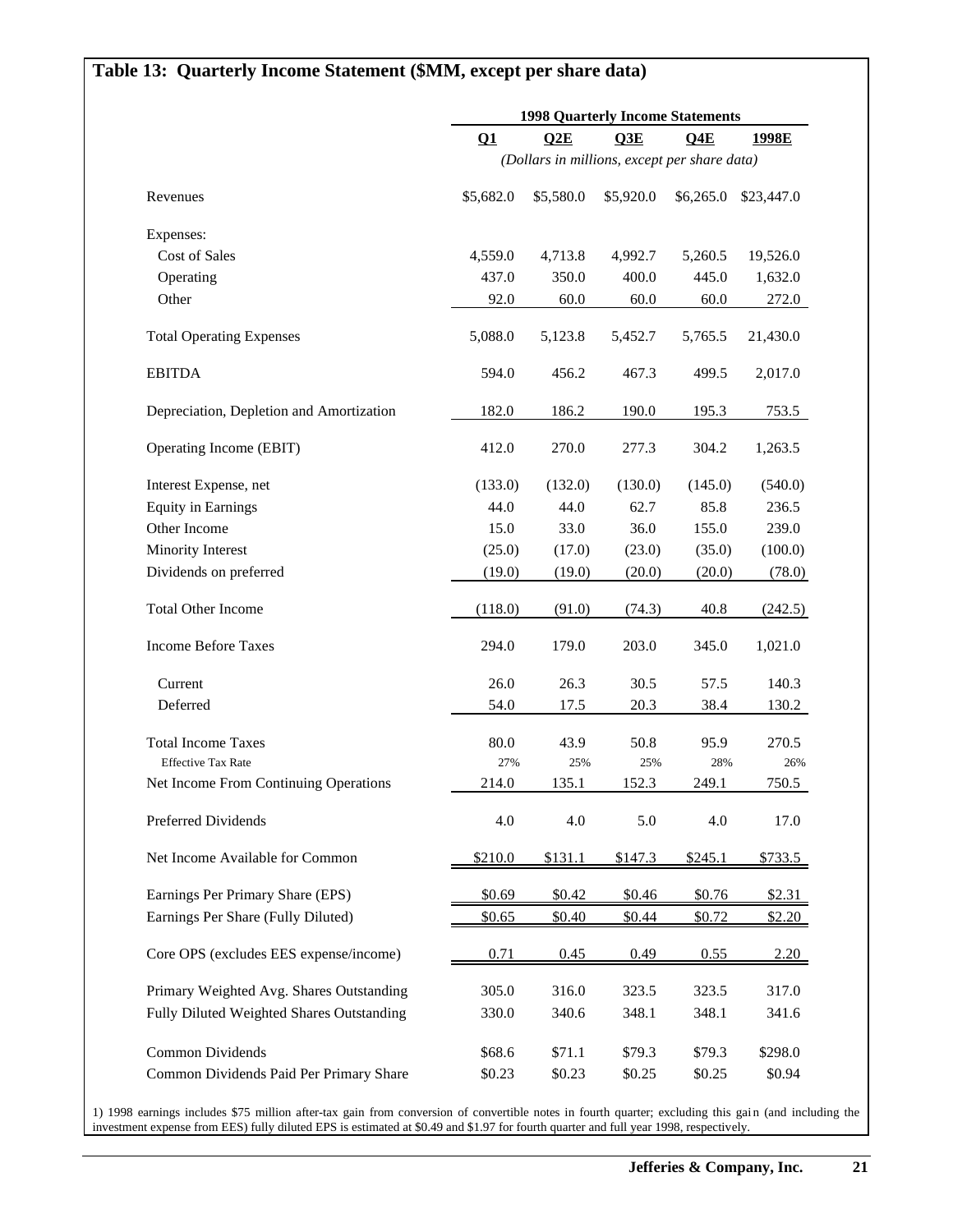| Table 14: Annual Cash Flow From Operations (\$MM, except per share data) |             |           |         |                                              |           |           |
|--------------------------------------------------------------------------|-------------|-----------|---------|----------------------------------------------|-----------|-----------|
|                                                                          |             |           |         | <b>Fiscal Year Ending December 31,</b>       |           |           |
|                                                                          | <u>1995</u> | 1996      | 1997    | 1998E                                        | 1999E     | 2000P     |
|                                                                          |             |           |         | (Dollars in millions, except per share data) |           |           |
| <b>Operating Activities:</b>                                             |             |           |         |                                              |           |           |
| Net Income From Continuing Operations                                    | 519.7       | 584.0     | 105.0   | 750.5                                        | 813.9     | 1,019.4   |
| Depreciation & Amortization                                              | 431.7       | 474.0     | 600.0   | 753.5                                        | 805.0     | 850.0     |
| Deferred Taxes                                                           | 216.1       | 207.0     | (174.0) | 130.2                                        | 146.7     | 174.8     |
| <b>Equity Less Cash Received</b>                                         | (18.0)      | (131.0)   | (99.0)  | (96.5)                                       | (95.2)    | (96.2)    |
| Other $1$                                                                | (476.7)     | (97.0)    | (37.0)  | 31.1                                         | 0.0       | $0.0\,$   |
| <b>Basic Operating Cash Flow</b>                                         | \$672.8     | \$1,037.0 | \$395.0 | \$1,568.8                                    | \$1,670.5 | \$1,948.0 |
| Operating Cash Flow Per FD Share                                         | \$2.51      | \$3.84    | \$1.43  | \$4.59                                       | \$4.78    | \$5.54    |
| Changes in Working Capital <sup>2</sup>                                  | (833.6)     | 142.0     | (65.0)  | 235.0                                        | 0.0       | 0.0       |
| Other $3$                                                                | 145.8       | (139.0)   | 171.0   | 0.0                                          | 200.0     | 200.0     |
| Cash Flow from Operations (CFO)                                          | (\$15.0)    | \$1,040.0 | \$501.0 | \$1,803.8                                    | \$1,870.5 | \$2,148.0 |

1) 1997 CFO results includes cash impact of approximately \$440 million for J-Block settlement.

2) Sources of cash include an anticipated non-recurring \$300 million benefit in 1998 from a reduction in working capital due to reengineering efforts. 3) Sources of cash include the expected monetization of price risk management activities that occurs through the ongoing normal course of business.

### **Table 15: Annual Free Cash Flow (\$MM, except per share data)**

|                                         |             |             | <b>Fiscal Year Ending December 31,</b> |             |             |             |
|-----------------------------------------|-------------|-------------|----------------------------------------|-------------|-------------|-------------|
|                                         | <u>1995</u> | <u>1996</u> | 1997                                   | 1998E       | 1999E       | 2000P       |
| <b>Total Cash from Operations</b>       | (\$15.0)    | \$1,040.0   | \$501.0                                | \$1,803.8   | \$1,870.5   | \$2,148.0   |
| Capital Expenditures:                   |             |             |                                        |             |             |             |
| Exploration & Production                | \$464.0     | \$540.0     | \$626.0                                | \$660.0     | \$726.0     | \$798.6     |
| Transportation & Distribution           | 127.0       | 175.0       | 337.0                                  | 483.0       | 450.0       | 425.0       |
| Wholesale                               | 152.0       | 150.0       | 339.0                                  | 660.0       | 500.0       | 600.0       |
| <b>Enron Energy Services</b>            | ---         | ---         | 36.0                                   | 70.0        | 75.0        | 75.0        |
| Corporate and Other                     | 34.0        | 13.0        | 75.0                                   | 420.0       | 150.0       | 150.0       |
| <b>Total Capital Expenditures</b>       | \$777.0     | \$878.0     | \$1,413.0                              | \$2,293.0   | \$1,896.0   | \$2,043.6   |
| <b>Common Dividends Paid</b>            | 197.4       | 209.2       | 248.2                                  | 310.7       | 331.5       | 346.6       |
| <b>Sinking Debt Payments</b>            | 447.7       | 286.5       | 26.7                                   | 0.0         | 0.0         | 0.0         |
| <b>Total Uses of Cash</b>               | \$1,422.1   | \$1,373.7   | \$1,687.9                              | \$2,603.7   | \$2,227.5   | \$2,390.2   |
| <b>Total Free Cash Flow (shortfall)</b> | (\$1,437.1) | $(\$333.7)$ | (\$1,186.9)                            | $(\$799.8)$ | $(\$357.0)$ | $(\$242.2)$ |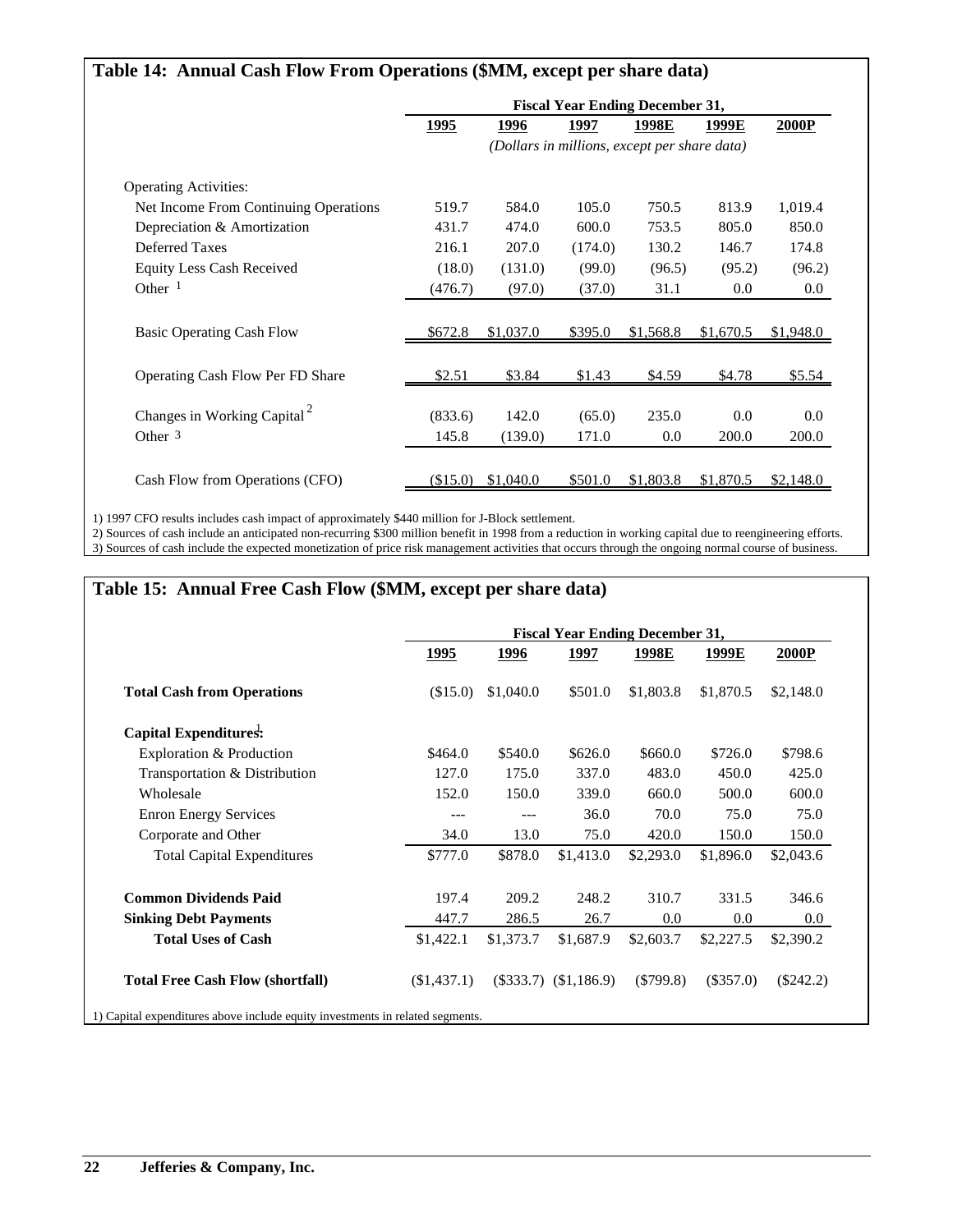| Table 16: Selected Annual Operational Earnings * (\$MM, except per share data) |           |           |           |                                        |           |           |  |  |
|--------------------------------------------------------------------------------|-----------|-----------|-----------|----------------------------------------|-----------|-----------|--|--|
|                                                                                |           |           |           | <b>Fiscal Year Ending December 31,</b> |           |           |  |  |
|                                                                                | 1995      | 1996      | 1997      | 1998E                                  | 1999E     | 2000P     |  |  |
| <b>Exploration &amp; Production</b>                                            | \$241.0   | \$200.0   | \$183.0   | \$248.0                                | \$280.2   | \$316.7   |  |  |
| <b>Transportation &amp; Distribution</b>                                       |           |           |           |                                        |           |           |  |  |
| Gas Pipeline Group                                                             | 375.0     | 416.0     | 364.0     | 365.0                                  | 386.9     | 410.1     |  |  |
| <b>Portland General</b>                                                        | $---$     | $---$     | 114.0     | 286.0                                  | 297.4     | 309.3     |  |  |
| <b>Total Regulated</b>                                                         | \$375.0   | \$416.0   | \$478.0   | \$651.0                                | \$684.3   | \$719.5   |  |  |
| Wholesale Operations & Energy Services <sup>1</sup>                            |           |           |           |                                        |           |           |  |  |
| Asset Development and Construction                                             | 37.0      | 60.0      | 77.0      | 90.0                                   | 103.5     | 119.0     |  |  |
| Cash and Physical                                                              | 206.0     | 324.0     | 310.0     | 418.0                                  | 480.7     | 552.8     |  |  |
| <b>Risk Management</b>                                                         | 193.0     | 105.0     | 143.0     | 201.0                                  | 231.2     | 265.8     |  |  |
| Finance and Investing                                                          | 103.0     | 122.0     | 284.0     | 310.0                                  | 365.8     | 431.6     |  |  |
| <b>Unallocated Expenses</b>                                                    | (138.0)   | (145.0)   | (160.0)   | (167.0)                                | (175.4)   | (184.1)   |  |  |
| <b>Total Wholesale</b>                                                         | \$401.0   | \$466.0   | \$654.0   | \$852.0                                | \$1,005.8 | \$1,185.2 |  |  |
| Corporate & Other                                                              | (35.0)    | (22.0)    | (31.0)    | (10.0)                                 | (20.0)    | (20.0)    |  |  |
| <b>IBIT</b> - Core Businesses                                                  | \$982.0   | \$1,060.0 | \$1,284.0 | \$1,741.0                              | \$1,950.4 | \$2,201.3 |  |  |
| <b>Retail Energy Services</b>                                                  |           |           |           |                                        |           |           |  |  |
| Results                                                                        |           |           | (107.0)   | (117.0)                                | (90.0)    | 50.0      |  |  |
| Gain on Sale of 7% Interest                                                    |           | ---       | 61.0      |                                        |           |           |  |  |
| <b>Non Recurring Items</b>                                                     | 183.0     | 178.0     | (673.0)   | 115.0                                  | $---$     | $---$     |  |  |
| <b>Total IBIT</b>                                                              | \$1,165.0 | \$1,238.0 | \$565.0   | \$1,739.0                              | \$1,860.4 | \$2,251.3 |  |  |
| % Non Regulated/Total Core                                                     | 65.4%     | 62.8%     | 65.2%     | 56.5%                                  | 64.3%     | 68.9%     |  |  |

\* Includes equity in earnings and related other income before interest, minority interest and taxes.

1) Wholesale now includes engineering and construction activities previously reported in pipelines.

2) Corporate and other includes renewables and telecommunications operations.

# **Table 17: Annual Growth Rate by Segments**

|                                                   | <b>Fiscal Year Ending December 31,</b> |           |           |       |       |  |
|---------------------------------------------------|----------------------------------------|-----------|-----------|-------|-------|--|
|                                                   | 1996                                   | 1997      | 1998E     | 1999E | 2000P |  |
| <b>Exploration &amp; Production</b>               | $-17.0\%$                              | $-8.5%$   | 35.5%     | 13.0% | 13.0% |  |
| <b>Transportation &amp; Distribution</b>          |                                        |           |           |       |       |  |
| Gas Pipeline Group                                | 10.9%                                  | $-12.5%$  | 0.3%      | 6.0%  | 6.0%  |  |
| Portland General                                  | <b>NA</b>                              | <b>NA</b> | <b>NA</b> | 4.0%  | 4.0%  |  |
| <b>Total Regulated</b>                            | 10.9%                                  | 14.9%     | 36.2%     | 5.1%  | 5.1%  |  |
| <b>Wholesale Operations &amp; Energy Services</b> |                                        |           |           |       |       |  |
| Asset Development and Construction                | 62.2%                                  | 28.3%     | 16.9%     | 15.0% | 15.0% |  |
| Cash and Physical                                 | 57.3%                                  | $-4.3%$   | 34.8%     | 15.0% | 15.0% |  |
| <b>Risk Management</b>                            | $-45.6\%$                              | 36.2%     | 40.6%     | 15.0% | 15.0% |  |
| Finance and Investing                             | 18.4%                                  | 132.8%    | 9.2%      | 18.0% | 18.0% |  |
| <b>Unallocated Expenses</b>                       | 5.1%                                   | 10.3%     | 4.4%      | 5.0%  | 5.0%  |  |
| <b>Total Wholesale</b>                            | 16.2%                                  | 40.3%     | 30.3%     | 18.1% | 17.8% |  |
| Corporate & Other                                 |                                        |           |           |       |       |  |
| <b>IBIT Growth - Core Businesses</b>              | 7.9%                                   | 21.1%     | 35.6%     | 12.0% | 12.9% |  |
| <b>IBIT Growth - w/EES</b>                        | 7.9%                                   | 16.8%     | 40.5%     | 7.0%  | 21.0% |  |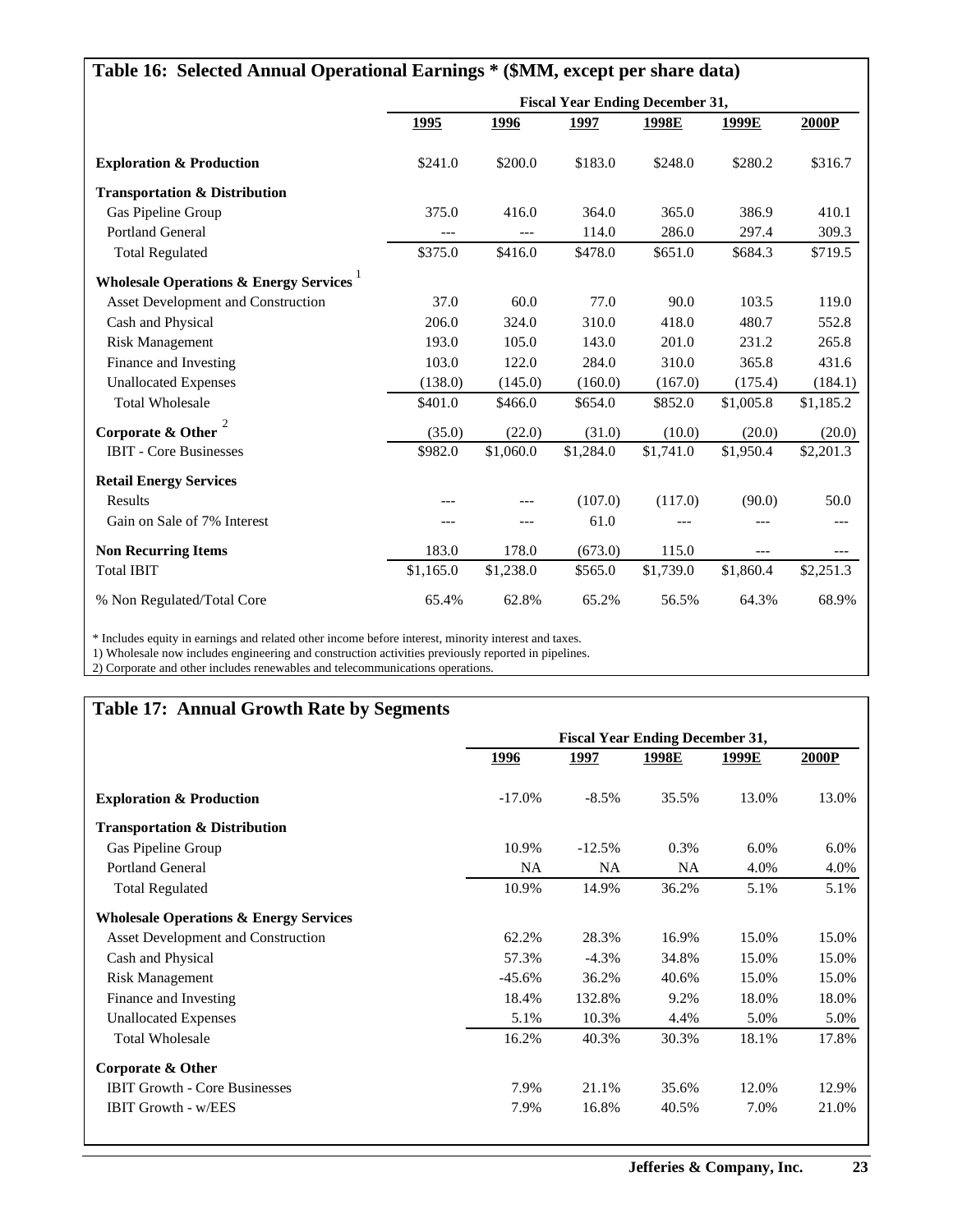| Table 18: Balance Sheet (\$MM, except per share data) |            |            |                                        |            |                       |            |                       |             |
|-------------------------------------------------------|------------|------------|----------------------------------------|------------|-----------------------|------------|-----------------------|-------------|
|                                                       |            |            | <b>Fiscal Year Ending December 31,</b> |            |                       |            | March 31,             | Pro forma*  |
|                                                       | 1993       | 1994       | 1995                                   | 1996       | 1997                  | 1Q97       | 1Q98                  | <b>1098</b> |
| <b>Current Assets:</b>                                |            |            |                                        |            |                       |            |                       |             |
| Cash & Equivalents                                    | \$140.2    | \$132.3    | \$114.9                                | \$256.0    | \$170.0               | \$255.0    | \$173.0               | \$173.0     |
| <b>Accounts Receivable</b>                            | 1,092.4    | 937.0      | 1,576.2                                | 2,255.0    | 2,151.0               | 1,802.0    | 2,205.0               | 2,205.0     |
| Inventories                                           | 197.7      | 138.4      | 111.5                                  | 164.0      | 190.0                 | 111.0      | 200.0                 | 200.0       |
| Other                                                 | 588.2      | 701.3      | 924.4                                  | 1,304.0    | 2,158.0               | 1,105.0    | 2,810.0               | 2,810.0     |
| <b>Total Current Assets</b>                           | 2,018.6    | 1,909.0    | 2,726.9                                | 3,979.0    | 4,669.0               | 3,273.0    | 5,388.0               | 5,388.0     |
| Property, Plant & Equipment                           | 10,886.9   | 10,964.4   | 11,107.2                               | 11,348.0   | 13,742.0              | 11,324.0   | 13,942.0              | 13,942.0    |
| Less: $D, D, \& A$                                    | 4,164.1    | 4,225.7    | 4,238.7                                | 4,236.0    | 4,572.0               | 4,245.0    | 4,695.0               | 4,695.0     |
| Total P, P & E                                        | 6,722.8    | 6,738.7    | 6,868.4                                | 7,112.0    | 9,170.0               | 7,079.0    | 9,247.0               | 9,247.0     |
| <b>Other Assets</b>                                   | 2,762.9    | 3,318.4    | 3,643.6                                | 5,046.0    | 9,583.0               | 4,796.0    | 10,085.0              | 10,085.0    |
| <b>Total Assets</b>                                   | \$11,504.3 | \$11,966.0 | \$13,238.9                             | \$16,137.0 | \$23,422.0            | \$15,148.0 | \$24,720.0            | \$24,720.0  |
| <b>Total Current Liabilities</b>                      | 2,675.6    | 2,297.4    | 2,432.0                                | 3,708.0    | 4,412.0               | 2,782.0    | 4,902.0               | 4,902.0     |
| Long-Term Debt                                        | 2,661.2    | 2,805.1    | 3,064.8                                | 3,349.0    | 6,254.0               | 3,564.0    | 6,835.0               | 5,998.4     |
| Other Liabilities                                     | 3,134.1    | 3,316.3    | 3,651.5                                | 4,010.0    | 4,998.0               | 3,370.0    | 5,023.0               | 5,023.0     |
| Minority Interest                                     | 196.3      | 290.1      | 548.6                                  | 755.0      | 1,147.0               | 754.0      | 1,153.0               | 1,153.0     |
| Stockholder's Equity                                  |            |            |                                        |            |                       |            |                       |             |
| Preferred Equity                                      | 363.4      | 517.2      | 514.3                                  | 729.0      | 1,127.0               | 764.0      | 1,126.0               | 1,126.0     |
| <b>Common Equity</b>                                  | 2,473.7    | 2,739.8    | 3,027.7                                | 3,586.0    | 5,484.0               | 3,914.0    | 5,681.0               | 6,517.6     |
| Total Stockholders' Equity                            | 2,837.1    | 3,257.1    | 3,542.0                                | 4,315.0    | 6,611.0               | 4,678.0    | 6,807.0               | 7,643.6     |
| Total Liabilities & Stockholders' Equity              |            |            | \$11,504.3 \$11,966.0 \$13,238.9       |            | \$16,137.0 \$23,422.0 |            | \$15,148.0 \$24,720.0 | \$24,720.0  |
|                                                       | 46.7%      | 44.2%      | 42.8%                                  | 39.8%      | 44.6%                 | 39.6%      | 46.2%                 | 40.5%       |
| Long-Term Debt / Capital<br>Total Debt / Capital      | 46.7%      | 44.2%      | 42.8%                                  | 39.8%      | 44.6%                 | 39.6%      | 46.2%                 | 40.5%       |
| Book Value Per Primary Share                          | \$10.35    | \$11.26    | \$12.43                                | \$14.57    | \$20.16               | \$15.75    | \$18.63               | \$21.37     |
|                                                       |            |            |                                        |            |                       |            |                       |             |

\* Pro forma for the recent secondary common stock offering of 17.25 million shares with use of proceeds paying down floating debt.

# **Table 19: Projected Capitalization (\$MM)**

|                                   | <b>Fiscal Year Ending December 31,</b> |         |             |          |          |              |
|-----------------------------------|----------------------------------------|---------|-------------|----------|----------|--------------|
|                                   | <u> 1995 </u>                          | 1996    | <u>1997</u> | 1998E    | 1999E    | <b>2000E</b> |
| <b>Long-Term Debt</b>             |                                        |         |             |          |          |              |
| <b>Total Debt</b>                 | \$3,065                                | \$3,349 | \$6,254     | \$7,035  | \$7,609  | \$8,073      |
| <b>Minority Interest</b>          |                                        |         |             |          |          |              |
| <b>Minority Interest</b>          | \$549                                  | \$755   | \$1,147     | \$1,153  | \$1,153  | \$1,153      |
| <b>Stockholders' Equity</b>       |                                        |         |             |          |          |              |
| Preferred Stock 2                 | 515                                    | 729     | 1,127       | 1,127    | 1,127    | 1,227        |
| Common Stock                      | 1,816                                  | 1,896   | 4,224       | 5,118    | 5,178    | 5,290        |
| <b>Retained Earnings</b>          | 1,651                                  | 2,007   | 1,852       | 2,283    | 2,748    | 3,399        |
| T-Stock and Other                 | -440                                   | $-317$  | $-592$      | $-538$   | $-550$   | $-550$       |
| <b>Total Stockholders' Equity</b> | 3,542                                  | 4,315   | 6,611       | 7,989    | 8,503    | 9,366        |
| <b>Total Capitalization</b>       | \$7,155                                | \$8,419 | \$14,012    | \$16,177 | \$17,265 | \$18,592     |
| <b>Total Debt to Capital</b>      | 43%                                    | 40%     | 45%         | 43%      | 44%      | 43%          |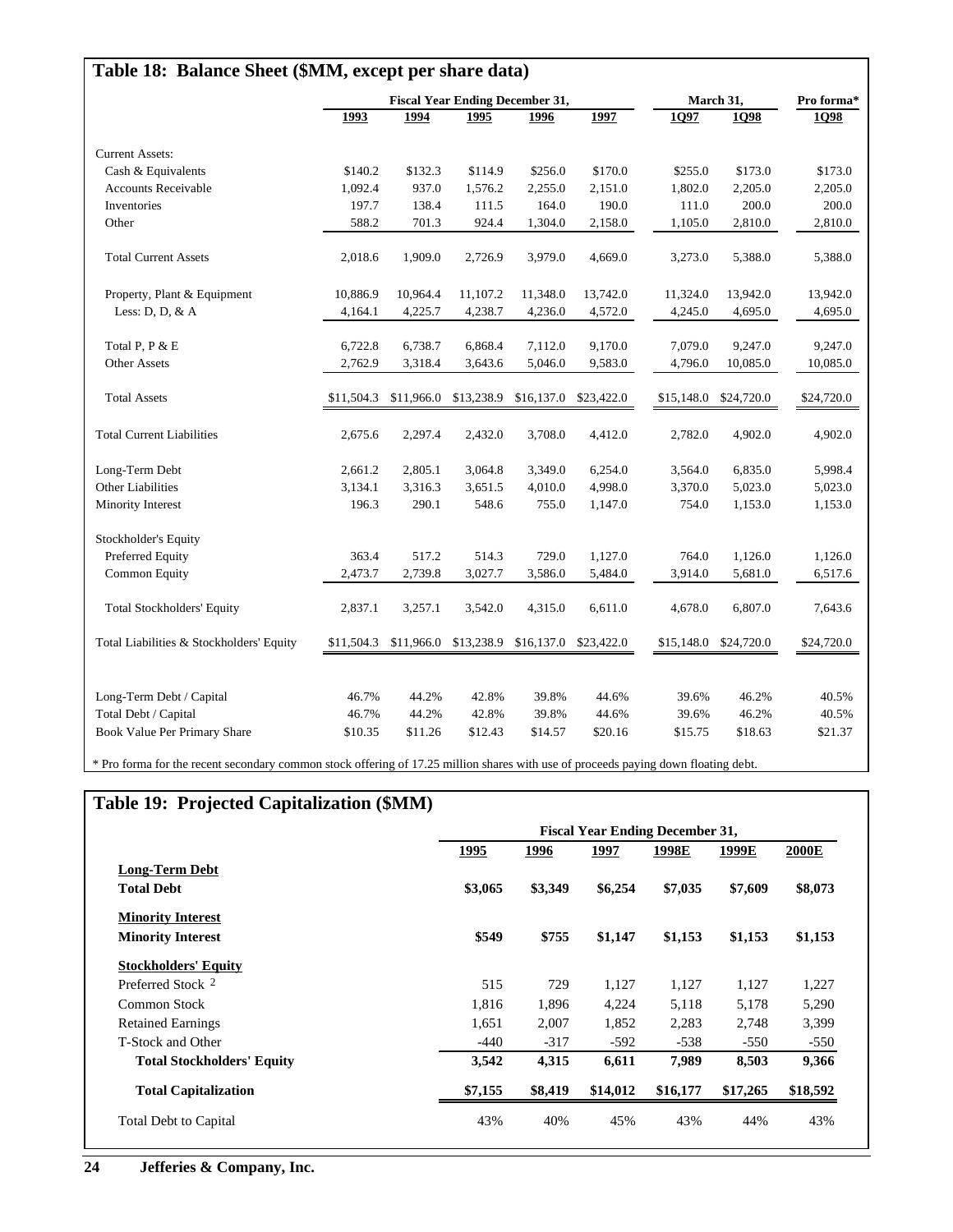# **Table 20: 1998E Power Commodity Market, by Segment and State (\$MM)**

| \$814<br>\$36<br>Alabama<br>\$1,560<br>\$1,158<br>183<br>197<br>24<br>Alaska<br>46<br>1,630<br>Arizona<br>1,264<br>606<br>113<br>932<br>38<br>Arkansas<br>461<br>614<br>7,479<br>3,787<br>California<br>7,393<br>342<br>833<br>798<br>406<br>80<br>Colorado<br>1,219<br>1,062<br>Connecticut<br>430<br>50<br>274<br>189<br>Delaware<br>150<br>6<br>116<br>541<br>$10\,$<br>District of Columbia<br>21<br>6,552<br>3,781<br>839<br>Florida<br>344<br>2,688<br>99<br>1,930<br>1,286<br>Georgia<br>351<br>330<br>356<br>Hawaii<br>6<br>318<br>231<br>Idaho<br>206<br>16<br>3,609<br>Illinois<br>2,772<br>2,037<br>549<br>1,007<br>48<br>Indiana<br>1,711<br>1,580<br>872<br>Iowa<br>428<br>543<br>73<br>775<br>659<br>413<br>40<br>Kansas<br>516<br>1,079<br>1,117<br>132<br>Kentucky<br>1,716<br>1,051<br>1,305<br>178<br>Louisiana<br>430<br>309<br>274<br>Maine<br>14<br>404<br>1,795<br>1,476<br>64<br>Maryland<br>1,690<br>Massachusetts<br>1,929<br>776<br>92<br>89<br>Michigan<br>2,284<br>2,391<br>1,637<br>49<br>1,146<br>560<br>1,065<br>Minnesota<br>973<br>528<br>53<br>626<br>Mississippi<br>1,728<br>Missouri<br>1,243<br>627<br>63<br>226<br>171<br>165<br>18<br>Montana<br>450<br>312<br>214<br>$71\,$<br>Nebraska<br>479<br>313<br>402<br>36<br>Nevada<br>428<br>340<br>199<br>$21\,$<br>New Hampshire<br>2,522<br>2,859<br>1,057<br>85<br>New Jersey<br>361<br>386<br>231<br>78<br>New Mexico<br>New York<br>5,237<br>6,046<br>1,203<br>1,039<br>3,088<br>1,805<br>North Carolina<br>1,504<br>118<br>205<br>87<br>North Dakota<br>118<br>19<br>3,529<br>Ohio<br>2,561<br>2,837<br>265<br>1,061<br>619<br>412<br>104<br>Oklahoma<br>925<br>637<br>505<br>36<br>Oregon<br>3,920<br>2,702<br>2,539<br>Pennsylvania<br>142<br>271<br>245<br>106<br>18<br>Rhode Island<br>South Carolina<br>1,563<br>869<br>1,026<br>46<br>222<br>129<br>$76\,$<br>South Dakota<br>15<br>1,886<br>1,571<br>647<br>$78\,$<br>Tennessee<br>7,003<br>4,292<br>3,442<br>735<br>Texas<br>Utah<br>352<br>329<br>251<br>37<br>206<br>155<br>107<br>Vermont<br>6<br>Virgina<br>2,440<br>1,344<br>697<br>453<br>962<br>819<br>Washington<br>1,471<br>129<br>West Virginia<br>546<br>313<br>391<br>7<br>Wisconsin<br>1,186<br>810<br>813<br>42<br>114<br>Wyoming<br>118<br>214<br>13 | <b>Residential</b> | <b>Commercial</b> | <b>Industrial</b> | Other | <b>All Sectors</b> |
|----------------------------------------------------------------------------------------------------------------------------------------------------------------------------------------------------------------------------------------------------------------------------------------------------------------------------------------------------------------------------------------------------------------------------------------------------------------------------------------------------------------------------------------------------------------------------------------------------------------------------------------------------------------------------------------------------------------------------------------------------------------------------------------------------------------------------------------------------------------------------------------------------------------------------------------------------------------------------------------------------------------------------------------------------------------------------------------------------------------------------------------------------------------------------------------------------------------------------------------------------------------------------------------------------------------------------------------------------------------------------------------------------------------------------------------------------------------------------------------------------------------------------------------------------------------------------------------------------------------------------------------------------------------------------------------------------------------------------------------------------------------------------------------------------------------------------------------------------------------------------------------------------------------------------------------------------------------------------------------------------------------------------------------------------------------------------------------------------------------------------------------------------------------------------------------------------------------------------------------------------------------------|--------------------|-------------------|-------------------|-------|--------------------|
|                                                                                                                                                                                                                                                                                                                                                                                                                                                                                                                                                                                                                                                                                                                                                                                                                                                                                                                                                                                                                                                                                                                                                                                                                                                                                                                                                                                                                                                                                                                                                                                                                                                                                                                                                                                                                                                                                                                                                                                                                                                                                                                                                                                                                                                                      |                    |                   |                   |       | \$3,567            |
|                                                                                                                                                                                                                                                                                                                                                                                                                                                                                                                                                                                                                                                                                                                                                                                                                                                                                                                                                                                                                                                                                                                                                                                                                                                                                                                                                                                                                                                                                                                                                                                                                                                                                                                                                                                                                                                                                                                                                                                                                                                                                                                                                                                                                                                                      |                    |                   |                   |       | 449                |
|                                                                                                                                                                                                                                                                                                                                                                                                                                                                                                                                                                                                                                                                                                                                                                                                                                                                                                                                                                                                                                                                                                                                                                                                                                                                                                                                                                                                                                                                                                                                                                                                                                                                                                                                                                                                                                                                                                                                                                                                                                                                                                                                                                                                                                                                      |                    |                   |                   |       | 3,612              |
|                                                                                                                                                                                                                                                                                                                                                                                                                                                                                                                                                                                                                                                                                                                                                                                                                                                                                                                                                                                                                                                                                                                                                                                                                                                                                                                                                                                                                                                                                                                                                                                                                                                                                                                                                                                                                                                                                                                                                                                                                                                                                                                                                                                                                                                                      |                    |                   |                   |       | 2,045              |
|                                                                                                                                                                                                                                                                                                                                                                                                                                                                                                                                                                                                                                                                                                                                                                                                                                                                                                                                                                                                                                                                                                                                                                                                                                                                                                                                                                                                                                                                                                                                                                                                                                                                                                                                                                                                                                                                                                                                                                                                                                                                                                                                                                                                                                                                      |                    |                   |                   |       | 19,001             |
|                                                                                                                                                                                                                                                                                                                                                                                                                                                                                                                                                                                                                                                                                                                                                                                                                                                                                                                                                                                                                                                                                                                                                                                                                                                                                                                                                                                                                                                                                                                                                                                                                                                                                                                                                                                                                                                                                                                                                                                                                                                                                                                                                                                                                                                                      |                    |                   |                   |       | 2,116              |
|                                                                                                                                                                                                                                                                                                                                                                                                                                                                                                                                                                                                                                                                                                                                                                                                                                                                                                                                                                                                                                                                                                                                                                                                                                                                                                                                                                                                                                                                                                                                                                                                                                                                                                                                                                                                                                                                                                                                                                                                                                                                                                                                                                                                                                                                      |                    |                   |                   |       | 2,761              |
|                                                                                                                                                                                                                                                                                                                                                                                                                                                                                                                                                                                                                                                                                                                                                                                                                                                                                                                                                                                                                                                                                                                                                                                                                                                                                                                                                                                                                                                                                                                                                                                                                                                                                                                                                                                                                                                                                                                                                                                                                                                                                                                                                                                                                                                                      |                    |                   |                   |       | 619                |
|                                                                                                                                                                                                                                                                                                                                                                                                                                                                                                                                                                                                                                                                                                                                                                                                                                                                                                                                                                                                                                                                                                                                                                                                                                                                                                                                                                                                                                                                                                                                                                                                                                                                                                                                                                                                                                                                                                                                                                                                                                                                                                                                                                                                                                                                      |                    |                   |                   |       | 689                |
|                                                                                                                                                                                                                                                                                                                                                                                                                                                                                                                                                                                                                                                                                                                                                                                                                                                                                                                                                                                                                                                                                                                                                                                                                                                                                                                                                                                                                                                                                                                                                                                                                                                                                                                                                                                                                                                                                                                                                                                                                                                                                                                                                                                                                                                                      |                    |                   |                   |       | 11,517             |
|                                                                                                                                                                                                                                                                                                                                                                                                                                                                                                                                                                                                                                                                                                                                                                                                                                                                                                                                                                                                                                                                                                                                                                                                                                                                                                                                                                                                                                                                                                                                                                                                                                                                                                                                                                                                                                                                                                                                                                                                                                                                                                                                                                                                                                                                      |                    |                   |                   |       | 6,004              |
|                                                                                                                                                                                                                                                                                                                                                                                                                                                                                                                                                                                                                                                                                                                                                                                                                                                                                                                                                                                                                                                                                                                                                                                                                                                                                                                                                                                                                                                                                                                                                                                                                                                                                                                                                                                                                                                                                                                                                                                                                                                                                                                                                                                                                                                                      |                    |                   |                   |       | 1,044              |
|                                                                                                                                                                                                                                                                                                                                                                                                                                                                                                                                                                                                                                                                                                                                                                                                                                                                                                                                                                                                                                                                                                                                                                                                                                                                                                                                                                                                                                                                                                                                                                                                                                                                                                                                                                                                                                                                                                                                                                                                                                                                                                                                                                                                                                                                      |                    |                   |                   |       | 771                |
|                                                                                                                                                                                                                                                                                                                                                                                                                                                                                                                                                                                                                                                                                                                                                                                                                                                                                                                                                                                                                                                                                                                                                                                                                                                                                                                                                                                                                                                                                                                                                                                                                                                                                                                                                                                                                                                                                                                                                                                                                                                                                                                                                                                                                                                                      |                    |                   |                   |       | 8,967              |
|                                                                                                                                                                                                                                                                                                                                                                                                                                                                                                                                                                                                                                                                                                                                                                                                                                                                                                                                                                                                                                                                                                                                                                                                                                                                                                                                                                                                                                                                                                                                                                                                                                                                                                                                                                                                                                                                                                                                                                                                                                                                                                                                                                                                                                                                      |                    |                   |                   |       | 4,345              |
|                                                                                                                                                                                                                                                                                                                                                                                                                                                                                                                                                                                                                                                                                                                                                                                                                                                                                                                                                                                                                                                                                                                                                                                                                                                                                                                                                                                                                                                                                                                                                                                                                                                                                                                                                                                                                                                                                                                                                                                                                                                                                                                                                                                                                                                                      |                    |                   |                   |       | 1,915              |
|                                                                                                                                                                                                                                                                                                                                                                                                                                                                                                                                                                                                                                                                                                                                                                                                                                                                                                                                                                                                                                                                                                                                                                                                                                                                                                                                                                                                                                                                                                                                                                                                                                                                                                                                                                                                                                                                                                                                                                                                                                                                                                                                                                                                                                                                      |                    |                   |                   |       | 1,886              |
|                                                                                                                                                                                                                                                                                                                                                                                                                                                                                                                                                                                                                                                                                                                                                                                                                                                                                                                                                                                                                                                                                                                                                                                                                                                                                                                                                                                                                                                                                                                                                                                                                                                                                                                                                                                                                                                                                                                                                                                                                                                                                                                                                                                                                                                                      |                    |                   |                   |       | 2,844              |
|                                                                                                                                                                                                                                                                                                                                                                                                                                                                                                                                                                                                                                                                                                                                                                                                                                                                                                                                                                                                                                                                                                                                                                                                                                                                                                                                                                                                                                                                                                                                                                                                                                                                                                                                                                                                                                                                                                                                                                                                                                                                                                                                                                                                                                                                      |                    |                   |                   |       | 4,250              |
|                                                                                                                                                                                                                                                                                                                                                                                                                                                                                                                                                                                                                                                                                                                                                                                                                                                                                                                                                                                                                                                                                                                                                                                                                                                                                                                                                                                                                                                                                                                                                                                                                                                                                                                                                                                                                                                                                                                                                                                                                                                                                                                                                                                                                                                                      |                    |                   |                   |       | 1,026              |
|                                                                                                                                                                                                                                                                                                                                                                                                                                                                                                                                                                                                                                                                                                                                                                                                                                                                                                                                                                                                                                                                                                                                                                                                                                                                                                                                                                                                                                                                                                                                                                                                                                                                                                                                                                                                                                                                                                                                                                                                                                                                                                                                                                                                                                                                      |                    |                   |                   |       | 3,739              |
|                                                                                                                                                                                                                                                                                                                                                                                                                                                                                                                                                                                                                                                                                                                                                                                                                                                                                                                                                                                                                                                                                                                                                                                                                                                                                                                                                                                                                                                                                                                                                                                                                                                                                                                                                                                                                                                                                                                                                                                                                                                                                                                                                                                                                                                                      |                    |                   |                   |       | 4,486              |
|                                                                                                                                                                                                                                                                                                                                                                                                                                                                                                                                                                                                                                                                                                                                                                                                                                                                                                                                                                                                                                                                                                                                                                                                                                                                                                                                                                                                                                                                                                                                                                                                                                                                                                                                                                                                                                                                                                                                                                                                                                                                                                                                                                                                                                                                      |                    |                   |                   |       | 6,402              |
|                                                                                                                                                                                                                                                                                                                                                                                                                                                                                                                                                                                                                                                                                                                                                                                                                                                                                                                                                                                                                                                                                                                                                                                                                                                                                                                                                                                                                                                                                                                                                                                                                                                                                                                                                                                                                                                                                                                                                                                                                                                                                                                                                                                                                                                                      |                    |                   |                   |       | 2,820              |
|                                                                                                                                                                                                                                                                                                                                                                                                                                                                                                                                                                                                                                                                                                                                                                                                                                                                                                                                                                                                                                                                                                                                                                                                                                                                                                                                                                                                                                                                                                                                                                                                                                                                                                                                                                                                                                                                                                                                                                                                                                                                                                                                                                                                                                                                      |                    |                   |                   |       | 2,178              |
|                                                                                                                                                                                                                                                                                                                                                                                                                                                                                                                                                                                                                                                                                                                                                                                                                                                                                                                                                                                                                                                                                                                                                                                                                                                                                                                                                                                                                                                                                                                                                                                                                                                                                                                                                                                                                                                                                                                                                                                                                                                                                                                                                                                                                                                                      |                    |                   |                   |       | 3,660              |
|                                                                                                                                                                                                                                                                                                                                                                                                                                                                                                                                                                                                                                                                                                                                                                                                                                                                                                                                                                                                                                                                                                                                                                                                                                                                                                                                                                                                                                                                                                                                                                                                                                                                                                                                                                                                                                                                                                                                                                                                                                                                                                                                                                                                                                                                      |                    |                   |                   |       | 579                |
|                                                                                                                                                                                                                                                                                                                                                                                                                                                                                                                                                                                                                                                                                                                                                                                                                                                                                                                                                                                                                                                                                                                                                                                                                                                                                                                                                                                                                                                                                                                                                                                                                                                                                                                                                                                                                                                                                                                                                                                                                                                                                                                                                                                                                                                                      |                    |                   |                   |       | 1,048              |
|                                                                                                                                                                                                                                                                                                                                                                                                                                                                                                                                                                                                                                                                                                                                                                                                                                                                                                                                                                                                                                                                                                                                                                                                                                                                                                                                                                                                                                                                                                                                                                                                                                                                                                                                                                                                                                                                                                                                                                                                                                                                                                                                                                                                                                                                      |                    |                   |                   |       | 1,230              |
|                                                                                                                                                                                                                                                                                                                                                                                                                                                                                                                                                                                                                                                                                                                                                                                                                                                                                                                                                                                                                                                                                                                                                                                                                                                                                                                                                                                                                                                                                                                                                                                                                                                                                                                                                                                                                                                                                                                                                                                                                                                                                                                                                                                                                                                                      |                    |                   |                   |       | 988                |
|                                                                                                                                                                                                                                                                                                                                                                                                                                                                                                                                                                                                                                                                                                                                                                                                                                                                                                                                                                                                                                                                                                                                                                                                                                                                                                                                                                                                                                                                                                                                                                                                                                                                                                                                                                                                                                                                                                                                                                                                                                                                                                                                                                                                                                                                      |                    |                   |                   |       | 6,522              |
|                                                                                                                                                                                                                                                                                                                                                                                                                                                                                                                                                                                                                                                                                                                                                                                                                                                                                                                                                                                                                                                                                                                                                                                                                                                                                                                                                                                                                                                                                                                                                                                                                                                                                                                                                                                                                                                                                                                                                                                                                                                                                                                                                                                                                                                                      |                    |                   |                   |       | 1,054              |
|                                                                                                                                                                                                                                                                                                                                                                                                                                                                                                                                                                                                                                                                                                                                                                                                                                                                                                                                                                                                                                                                                                                                                                                                                                                                                                                                                                                                                                                                                                                                                                                                                                                                                                                                                                                                                                                                                                                                                                                                                                                                                                                                                                                                                                                                      |                    |                   |                   |       | 13,523             |
|                                                                                                                                                                                                                                                                                                                                                                                                                                                                                                                                                                                                                                                                                                                                                                                                                                                                                                                                                                                                                                                                                                                                                                                                                                                                                                                                                                                                                                                                                                                                                                                                                                                                                                                                                                                                                                                                                                                                                                                                                                                                                                                                                                                                                                                                      |                    |                   |                   |       | 6,515              |
|                                                                                                                                                                                                                                                                                                                                                                                                                                                                                                                                                                                                                                                                                                                                                                                                                                                                                                                                                                                                                                                                                                                                                                                                                                                                                                                                                                                                                                                                                                                                                                                                                                                                                                                                                                                                                                                                                                                                                                                                                                                                                                                                                                                                                                                                      |                    |                   |                   |       | 431                |
|                                                                                                                                                                                                                                                                                                                                                                                                                                                                                                                                                                                                                                                                                                                                                                                                                                                                                                                                                                                                                                                                                                                                                                                                                                                                                                                                                                                                                                                                                                                                                                                                                                                                                                                                                                                                                                                                                                                                                                                                                                                                                                                                                                                                                                                                      |                    |                   |                   |       | 9,194              |
|                                                                                                                                                                                                                                                                                                                                                                                                                                                                                                                                                                                                                                                                                                                                                                                                                                                                                                                                                                                                                                                                                                                                                                                                                                                                                                                                                                                                                                                                                                                                                                                                                                                                                                                                                                                                                                                                                                                                                                                                                                                                                                                                                                                                                                                                      |                    |                   |                   |       | 2,198              |
|                                                                                                                                                                                                                                                                                                                                                                                                                                                                                                                                                                                                                                                                                                                                                                                                                                                                                                                                                                                                                                                                                                                                                                                                                                                                                                                                                                                                                                                                                                                                                                                                                                                                                                                                                                                                                                                                                                                                                                                                                                                                                                                                                                                                                                                                      |                    |                   |                   |       | 2,103              |
|                                                                                                                                                                                                                                                                                                                                                                                                                                                                                                                                                                                                                                                                                                                                                                                                                                                                                                                                                                                                                                                                                                                                                                                                                                                                                                                                                                                                                                                                                                                                                                                                                                                                                                                                                                                                                                                                                                                                                                                                                                                                                                                                                                                                                                                                      |                    |                   |                   |       | 9,304              |
|                                                                                                                                                                                                                                                                                                                                                                                                                                                                                                                                                                                                                                                                                                                                                                                                                                                                                                                                                                                                                                                                                                                                                                                                                                                                                                                                                                                                                                                                                                                                                                                                                                                                                                                                                                                                                                                                                                                                                                                                                                                                                                                                                                                                                                                                      |                    |                   |                   |       | 640                |
|                                                                                                                                                                                                                                                                                                                                                                                                                                                                                                                                                                                                                                                                                                                                                                                                                                                                                                                                                                                                                                                                                                                                                                                                                                                                                                                                                                                                                                                                                                                                                                                                                                                                                                                                                                                                                                                                                                                                                                                                                                                                                                                                                                                                                                                                      |                    |                   |                   |       | 3,504              |
|                                                                                                                                                                                                                                                                                                                                                                                                                                                                                                                                                                                                                                                                                                                                                                                                                                                                                                                                                                                                                                                                                                                                                                                                                                                                                                                                                                                                                                                                                                                                                                                                                                                                                                                                                                                                                                                                                                                                                                                                                                                                                                                                                                                                                                                                      |                    |                   |                   |       | 442                |
|                                                                                                                                                                                                                                                                                                                                                                                                                                                                                                                                                                                                                                                                                                                                                                                                                                                                                                                                                                                                                                                                                                                                                                                                                                                                                                                                                                                                                                                                                                                                                                                                                                                                                                                                                                                                                                                                                                                                                                                                                                                                                                                                                                                                                                                                      |                    |                   |                   |       | 4,181              |
|                                                                                                                                                                                                                                                                                                                                                                                                                                                                                                                                                                                                                                                                                                                                                                                                                                                                                                                                                                                                                                                                                                                                                                                                                                                                                                                                                                                                                                                                                                                                                                                                                                                                                                                                                                                                                                                                                                                                                                                                                                                                                                                                                                                                                                                                      |                    |                   |                   |       | 15,472             |
|                                                                                                                                                                                                                                                                                                                                                                                                                                                                                                                                                                                                                                                                                                                                                                                                                                                                                                                                                                                                                                                                                                                                                                                                                                                                                                                                                                                                                                                                                                                                                                                                                                                                                                                                                                                                                                                                                                                                                                                                                                                                                                                                                                                                                                                                      |                    |                   |                   |       | 969                |
|                                                                                                                                                                                                                                                                                                                                                                                                                                                                                                                                                                                                                                                                                                                                                                                                                                                                                                                                                                                                                                                                                                                                                                                                                                                                                                                                                                                                                                                                                                                                                                                                                                                                                                                                                                                                                                                                                                                                                                                                                                                                                                                                                                                                                                                                      |                    |                   |                   |       | 473                |
|                                                                                                                                                                                                                                                                                                                                                                                                                                                                                                                                                                                                                                                                                                                                                                                                                                                                                                                                                                                                                                                                                                                                                                                                                                                                                                                                                                                                                                                                                                                                                                                                                                                                                                                                                                                                                                                                                                                                                                                                                                                                                                                                                                                                                                                                      |                    |                   |                   |       | 4,935              |
|                                                                                                                                                                                                                                                                                                                                                                                                                                                                                                                                                                                                                                                                                                                                                                                                                                                                                                                                                                                                                                                                                                                                                                                                                                                                                                                                                                                                                                                                                                                                                                                                                                                                                                                                                                                                                                                                                                                                                                                                                                                                                                                                                                                                                                                                      |                    |                   |                   |       | 3,380              |
|                                                                                                                                                                                                                                                                                                                                                                                                                                                                                                                                                                                                                                                                                                                                                                                                                                                                                                                                                                                                                                                                                                                                                                                                                                                                                                                                                                                                                                                                                                                                                                                                                                                                                                                                                                                                                                                                                                                                                                                                                                                                                                                                                                                                                                                                      |                    |                   |                   |       | 1,258              |
|                                                                                                                                                                                                                                                                                                                                                                                                                                                                                                                                                                                                                                                                                                                                                                                                                                                                                                                                                                                                                                                                                                                                                                                                                                                                                                                                                                                                                                                                                                                                                                                                                                                                                                                                                                                                                                                                                                                                                                                                                                                                                                                                                                                                                                                                      |                    |                   |                   |       | 2,850              |
|                                                                                                                                                                                                                                                                                                                                                                                                                                                                                                                                                                                                                                                                                                                                                                                                                                                                                                                                                                                                                                                                                                                                                                                                                                                                                                                                                                                                                                                                                                                                                                                                                                                                                                                                                                                                                                                                                                                                                                                                                                                                                                                                                                                                                                                                      |                    |                   |                   |       | 459                |
| U.S. Total<br>\$83,670<br>\$62,937<br>\$43,127<br>\$6,230                                                                                                                                                                                                                                                                                                                                                                                                                                                                                                                                                                                                                                                                                                                                                                                                                                                                                                                                                                                                                                                                                                                                                                                                                                                                                                                                                                                                                                                                                                                                                                                                                                                                                                                                                                                                                                                                                                                                                                                                                                                                                                                                                                                                            |                    |                   |                   |       | \$195,964          |

Source: Department of Energy and Jefferies & Company, Inc. estimates.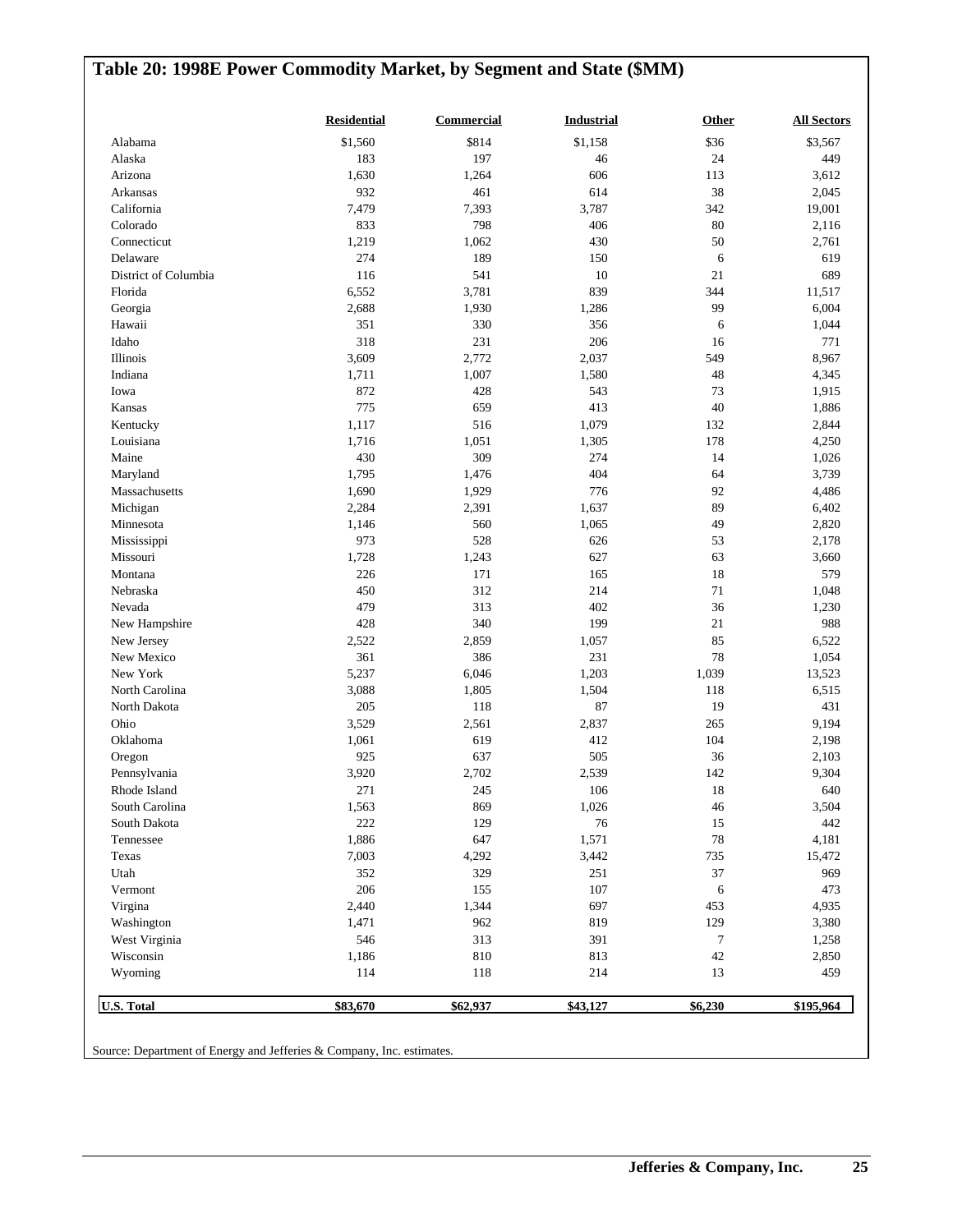# **Table 21: 1998E Natural Gas Commodity Market, by Segment and State (\$MM) Residential Commercial Industrial Electric Utility All Sectors** Alabama \$441 \$194 \$793 \$20 \$1,448 Alaska 60 69 115 50 294 Arizona 111 63 557 Arkansas 296 157 501 93 1,047 California 3,297 1,518 2,828 946 8,589

|                      | \$35,933    | \$18,517 | \$32,720         | \$7,936          | \$95,106 |
|----------------------|-------------|----------|------------------|------------------|----------|
| Wyoming              | 62          | 39       | 171              | $\mathbf{1}$     | 273      |
| Wisconsin            | 966         | 490      | 563              | $24\,$           | 2,043    |
| West Virginia        | 284         | 183      | 149              | 1                | 617      |
| Washington           | 383         | 251      | 330              | 35               | 999      |
| Virgina              | 655         | 380      | 371              | 33               | 1,439    |
| Vermont              | 17          | 16       | $\boldsymbol{7}$ | $\boldsymbol{0}$ | 41       |
| Utah                 | 263         | 108      | 96               | 7                | 474      |
| Texas                | 1,461       | 825      | 5,967            | 2,821            | 11,073   |
| Tennessee            | 477         | 362      | 537              | $\sqrt{2}$       | 1,377    |
| South Dakota         | 80          | 53       | 27               | $\mathfrak{2}$   | 162      |
| South Carolina       | 236         | 138      | 389              | 6                | 769      |
| Rhode Island         | 173         | 100      | 130              | 62               | 465      |
| Pennsylvania         | 2,224       | 1,077    | 1,085            | $22\,$           | 4,409    |
| Oregon               | 227         | 134      | 308              | $20\,$           | 689      |
| Oklahoma             | 467         | 235      | 709              | 440              | 1,851    |
| Ohio                 | 2,392       | 1,107    | 1,539            | 11               | 5,049    |
| North Dakota         | 62          | 51       | 26               | $\boldsymbol{0}$ | 139      |
| North Carolina       | 483         | 270      | 492              | $\,8\,$          | 1,253    |
| New York             | 3,882       | 1,884    | 1,759            | 457              | 7,981    |
| New Mexico           | 163         | 96       | $72\,$           | $75\,$           | 406      |
| New Jersey           | 1,724       | 999      | 830              | 83               | 3,636    |
| New Hampshire        | 56          | 52       | $25\,$           | $\overline{a}$   | 133      |
| Nevada               | 151         | 108      | 173              | 107              | 540      |
| Nebraska             | 259         | 197      | 129              | 5                | 590      |
| Montana              | 117         | 74       | 96               | $\mathbf{1}$     | 288      |
| Missouri             | 886         | 421      | 337              | 15               | 1,659    |
| Mississippi          | 187         | 126      | 300              | 250              | 862      |
| Minnesota            | 840         | 494      | 329              | $12\,$           | 1,676    |
| Michigan             | 2,143       | 1,035    | 1,453            | $26\,$           | 4,657    |
| Massachusetts        | 1,098       | 701      | 581              | 150              | 2,530    |
| Maryland             | 703         | 301      | 290              | 28               | 1,323    |
| Maine                | $\,$ 8 $\,$ | $20\,$   | 12               | $\overline{a}$   | 40       |
| Louisiana            | 414         | 169      | 3,221            | 802              | 4,606    |
| Kentucky             | 421         | 226      | 395              | $\tau$           | 1,049    |
| Kansas               | 516         | 285      | 369              | 55               | 1,225    |
| Iowa                 | 523         | 271      | 448              | 12               | 1,254    |
| Indiana              | 1,078       | 442      | 1,132            | 16               | 2,669    |
| Illinois             | 3,077       | 1,161    | 1,436            | 73               | 5,747    |
| Idaho                | 84          | 57       | 104              | ---              | 245      |
| Hawaii               | 12          | 33       | $\overline{a}$   | ---              | 45       |
| Georgia              | 919         | 391      | 865              | 15               | 2,190    |
| Florida              | 189         | 292      | 623              | 957              | 2,061    |
| District of Columbia | 172         | 130      | $\overline{a}$   | $---$            | 302      |
| Delaware             | 75          | 42       | 66               | 79               | 263      |
| Connecticut          | 477         | 319      | 168              | 31               | 996      |
| Colorado             | 527         | 274      | 263              | 12               | 1,076    |
| California           | 3,297       | 1,518    | 2,828            | 946              | 8,589    |

Source: Department of Energy and Jefferies & Company, Inc. estimates.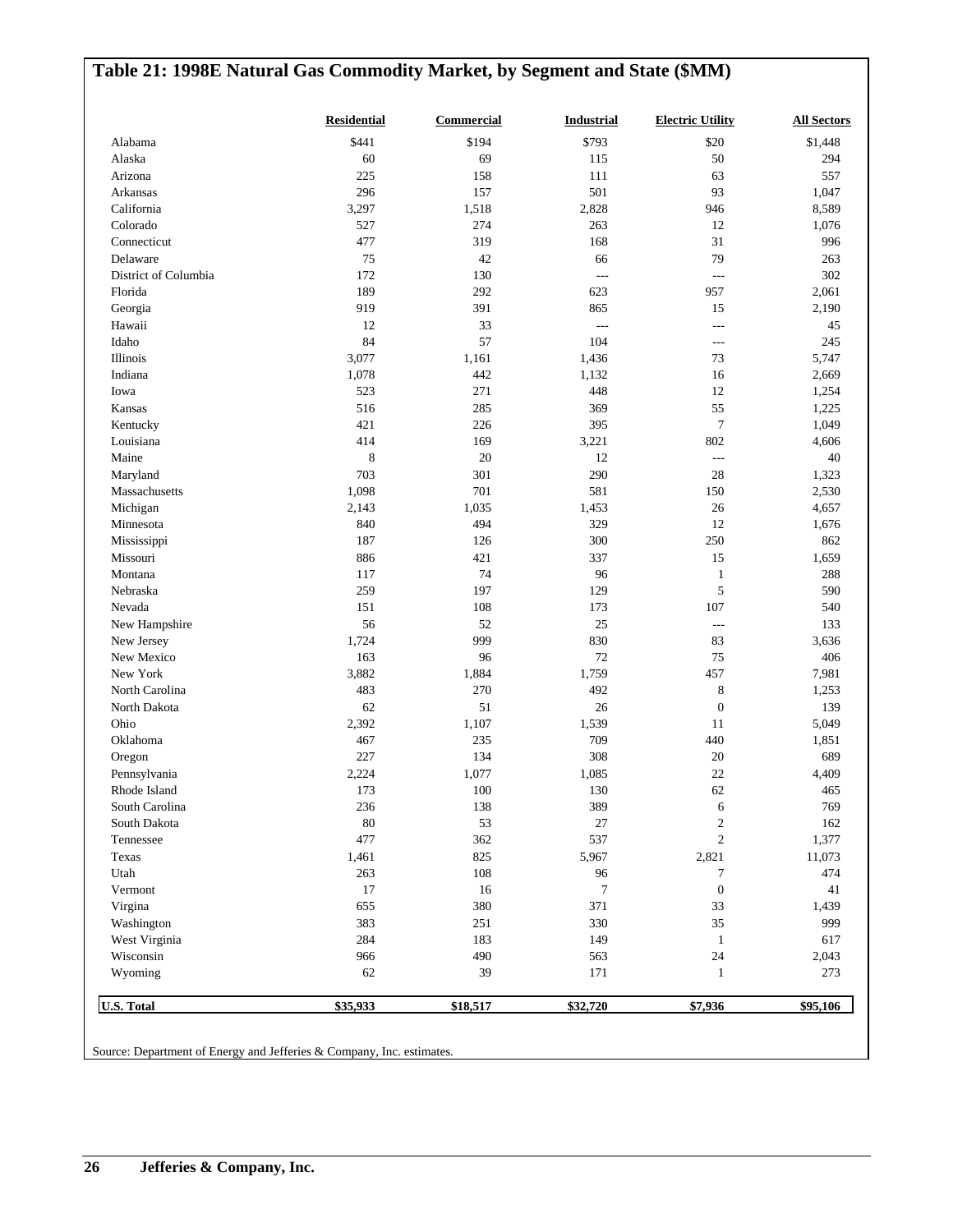



Source: Enron, DOE and Jefferies & Company, Inc. estimates.